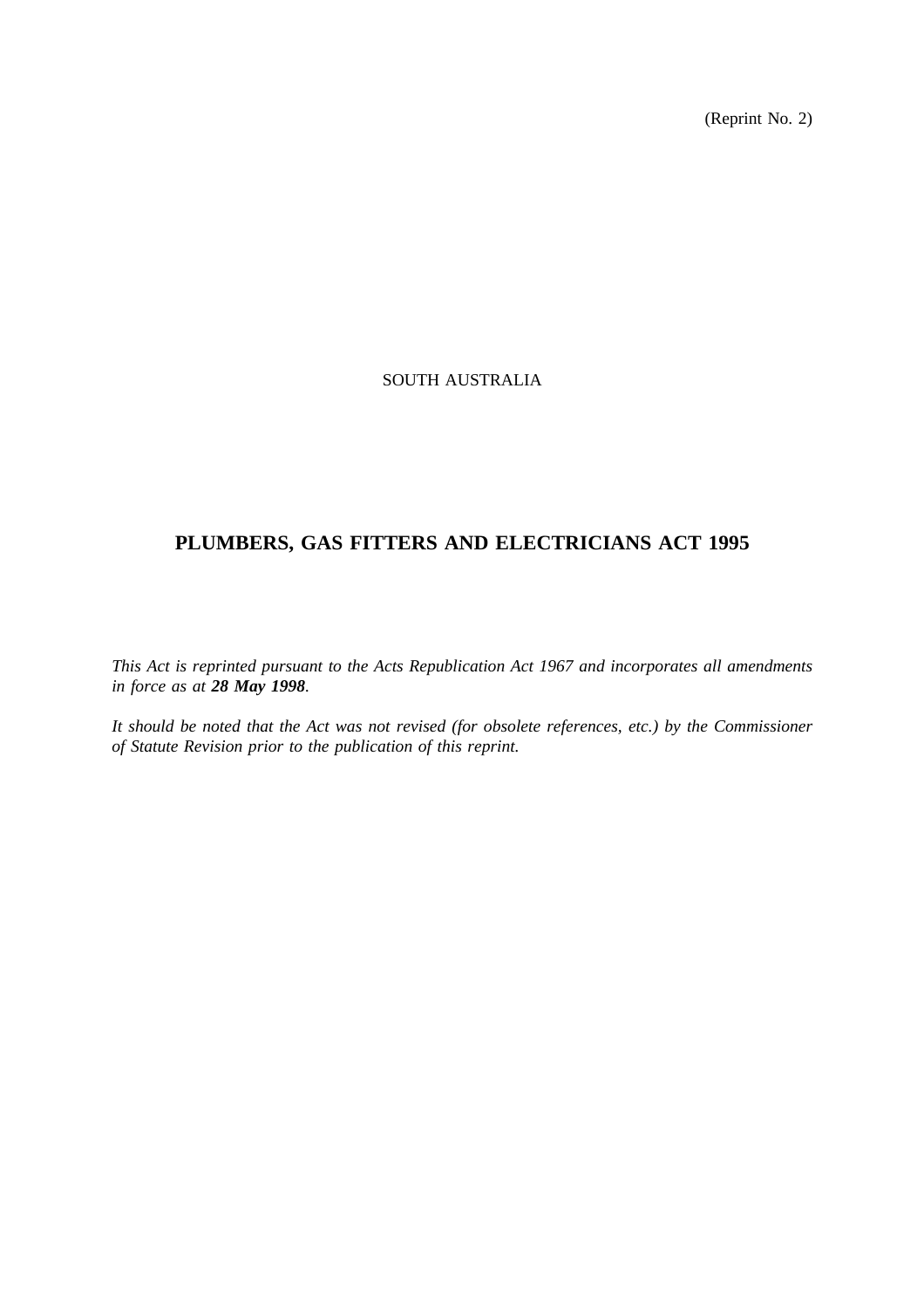# **SUMMARY OF PROVISIONS**

# **PART 1 PRELIMINARY**

- 1. Short title<br>2. Commence
- 2. Commencement<br>3. Interpretation
- 3. Interpretation<br>4. Non-derogation
- Non-derogation
- 5. Commissioner responsible for administration of Act

#### **PART 2 LICENSING OF CONTRACTORS**

- 6. Obligation of contractors to be licensed
- 7. Classes of licences<br>8. Application for lice
- Application for licence
- 9. Entitlement to be licensed
- 10. Appeals
- 11. Duration of licence and fee and return
- 12. Licensed contractor's work to be carried out by registered worker

### **PART 3 REGISTRATION OF WORKERS**

- 13. Obligation of workers to be registered
- 14. Classes of registration
- 15. Application for registration
- 16. Entitlement to be registered
- 17. Appeals
- 18. Duration of registration and fee and return

#### **PART 4 DISCIPLINE**

- 19. Interpretation of Part
- 20. Cause for disciplinary action
- 21. Complaints
- 22. Hearing by Court<br>23. Participation of as
- Participation of assessors in disciplinary proceedings
- 24. Disciplinary action
- 25. Contravention of orders

# **PART 5**

# **ADVISORY PANELS**

26. Advisory panels

## **PART 6 MISCELLANEOUS**

- 27. Delegations
- 28. Agreement with professional organisation<br>29. Exemptions
- Exemptions
- 30. Registers
- 31. Commissioner and proceedings before Court<br>32. False or misleading information
- 32. False or misleading information<br>33. Name in which contractor may
- 33. Name in which contractor may carry on business 34. Statutory declaration
- 34. Statutory declaration<br>35. Investigations
- 35. Investigations<br>36. General defen
- General defence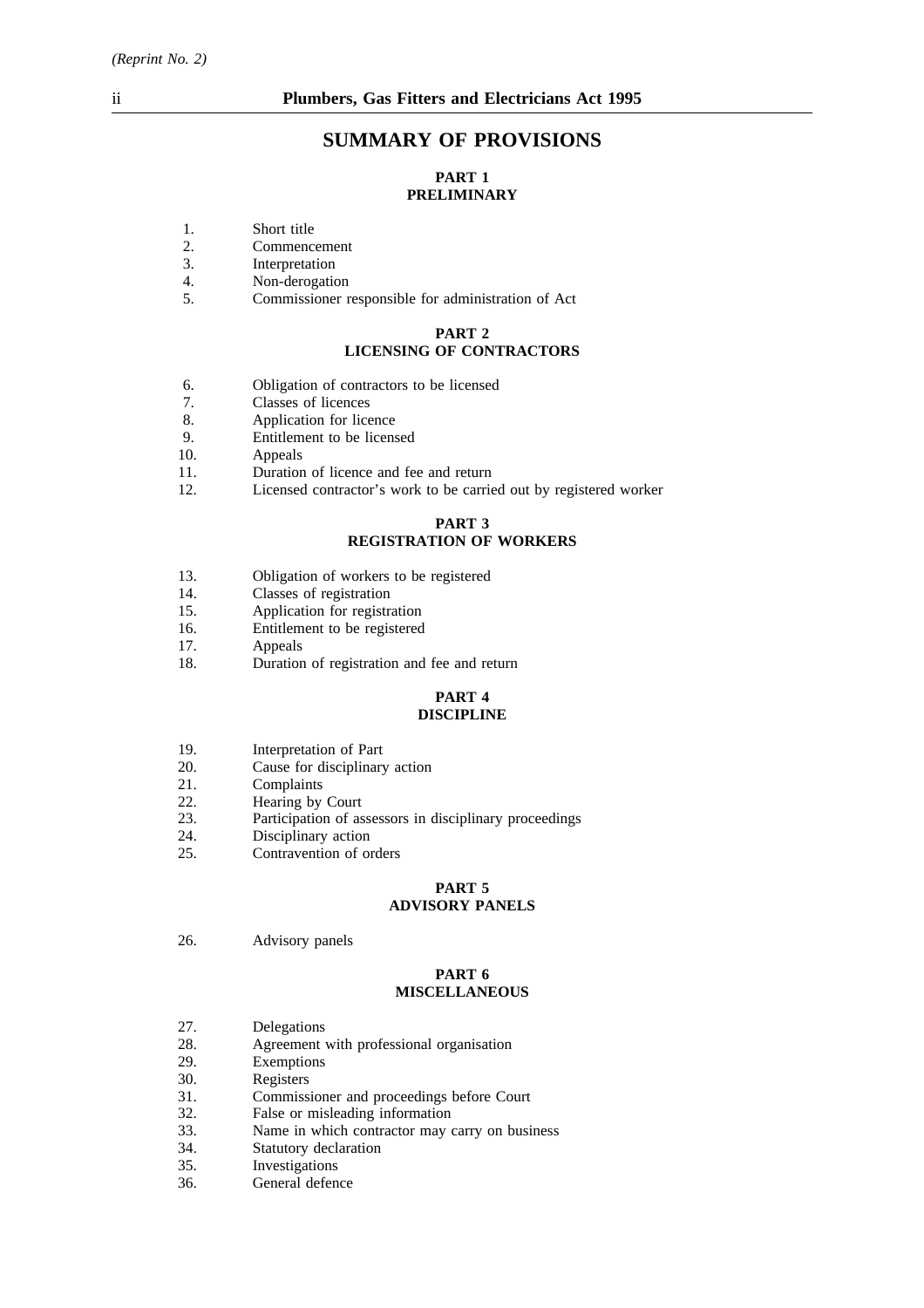- 37. Liability for act or default of officer, employee or agent 38. Offences by bodies corporate
- Offences by bodies corporate
- 39. Continuing offence
- 40. Prosecutions
- 41. Evidence
- 42. Service of documents
- 43. Annual report
- 44. Regulations

#### **SCHEDULE 1**

*Appointment and Selection of Assessors for Court*

# **SCHEDULE 2**

*Repeal and Transitional Provisions*

### **APPENDIX LEGISLATIVE HISTORY**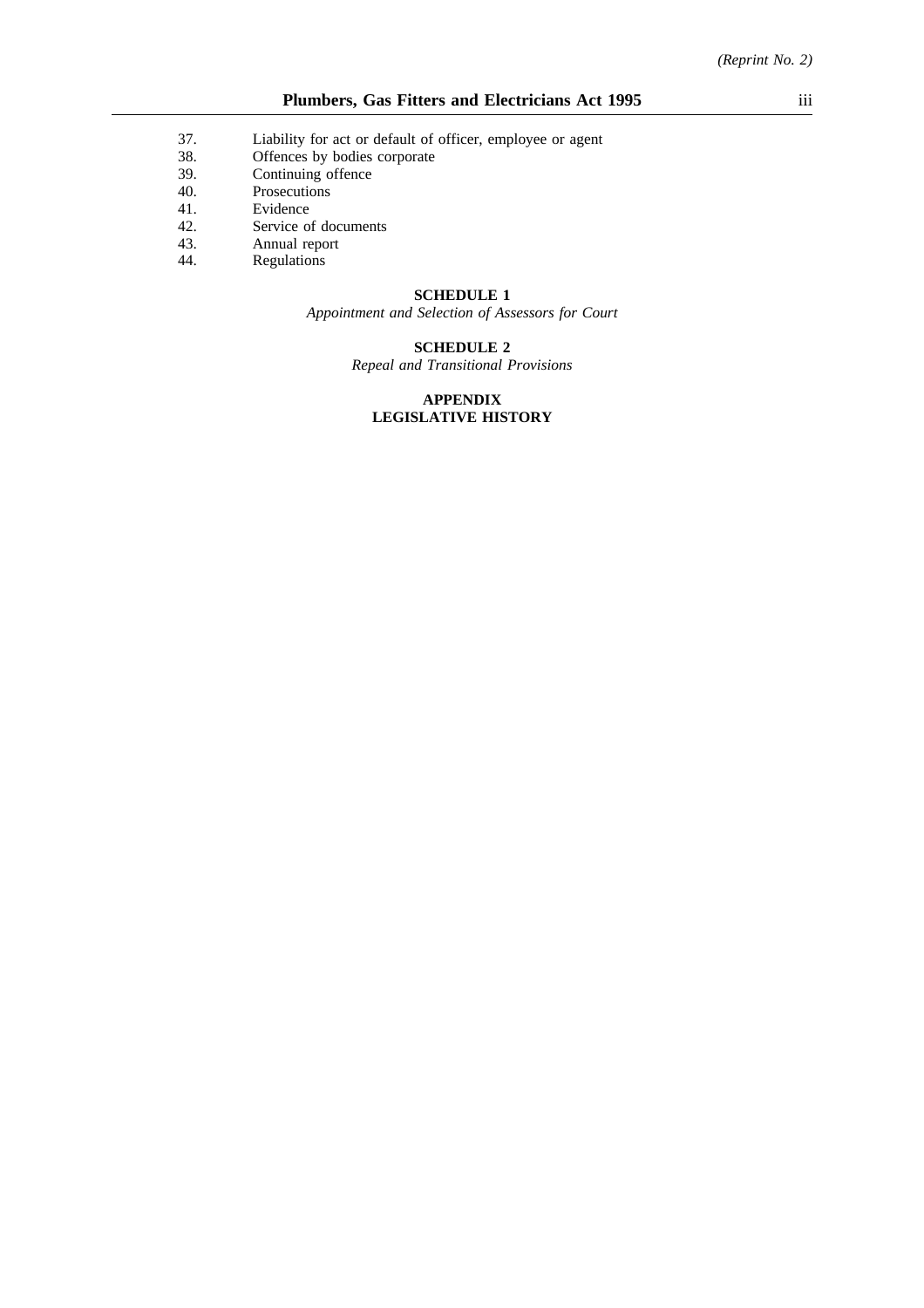# **PLUMBERS, GAS FITTERS AND ELECTRICIANS ACT 1995**

being

Plumbers, Gas Fitters and Electricians Act 1995, No. 25 of 1995 [Assented to 27 April 1995]<sup>1</sup>

as amended by

Statutes Amendment (Common Expiation Scheme) Act 1996 No. 34 of 1996 [Assented to 2 May 1996]<sup>2</sup> **Statutes Amendment (Consumer Affairs) Act 1998 No. 21 of 1998 [Assented to 2 April 1998]3 (as amended by Statutes Amendment (Consumer Affairs) Amendment Act 1998 No. 22 of 1998 [Assented to 2 April 1998])**

- <sup>1</sup> Came into operation 1 July 1995: *Gaz.* 29 June 1995, p. 2977.
- <sup>2</sup> Came into operation 3 February 1997: *Gaz*. 19 December 1996, p. 1923.<br>**20 Don't 8** (ss. 22, 8: 23) 8: Sebed, come into operation 28 Mov 1998: *Gaz*
- **<sup>3</sup> Part 8 (ss. 22 & 23) & Sched. came into operation 28 May 1998:** *Gaz***. 28 May 1998, p. 2292.**

#### *NOTE:*

- *Asterisks indicate repeal or deletion of text.*
- *Entries appearing in bold type indicate the amendments incorporated since the last reprint.*
- *For the legislative history of the Act see Appendix.*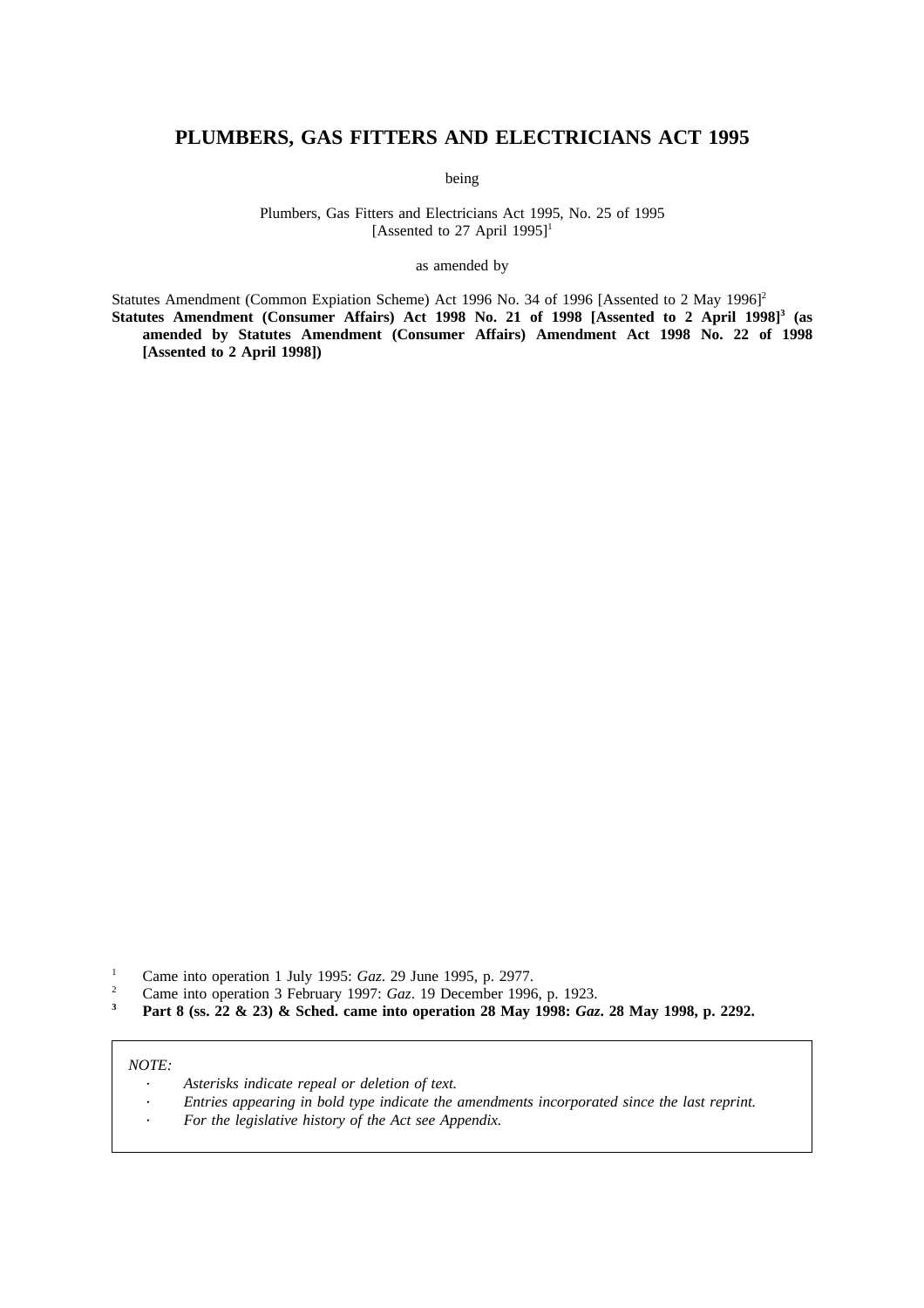**An Act to regulate plumbers, gas fitters and electricians; to repeal the Electrical Workers and Contractors Licensing Act 1966; to amend the Gas Act 1988, the Sewerage Act 1929 and the Waterworks Act 1932; and for other purposes**.

The Parliament of South Australia enacts as follows:

# **PART 1 PRELIMINARY**

#### **Short title**

**1.** This Act may be cited as the *Plumbers, Gas Fitters and Electricians Act 1995*.

# **Commencement**

**2.** This Act will come into operation on a day to be fixed by proclamation.

#### **Interpretation**

**3.** In this Act, unless the contrary intention appears—

"**Commissioner**" means the Commissioner for Consumer Affairs;

"**contractor**" means a plumbing contractor, a gas fitting contractor or an electrical contractor;

"**Court**" means the Administrative and Disciplinary Division of the District Court of South Australia;

"**director**" of a body corporate includes—

- *(a)* a person occupying or acting in the position of director or member of the governing body of the body corporate, by whatever name called and whether or not validly appointed to occupy or duly authorised to act in the position; and
- *(b)* any person in accordance with whose directions or instructions the directors or members of the governing body of the body corporate are accustomed to act;

"**draining work**" means the installation, alteration, repair, maintenance or disconnection of sanitary drains or stormwater drains, and includes work of a class prescribed by regulation;

"**electrical contractor**" means a person who carries on the business of performing electrical work for others;

"**electrical installation**" means the whole or part of any system or equipment wherever situated intended for the conveyance, control, measurement or use of electricity supplied or intended to be supplied by a person or body that supplies electricity to the public at a voltage above extra low voltage as defined in *Australian Standard AS3000 Wiring Rules*;

"**electrical work**" means the installation, alteration, repair or maintenance of an electrical installation, and includes work of a class prescribed by regulation;

"**electrical worker**" means a person who personally carries out electrical work;

"**equipment**" includes fittings, fixtures, appliances and devices;

"**gas**" means a gaseous fuel consisting of hydrocarbons or predominantly of hydrocarbons;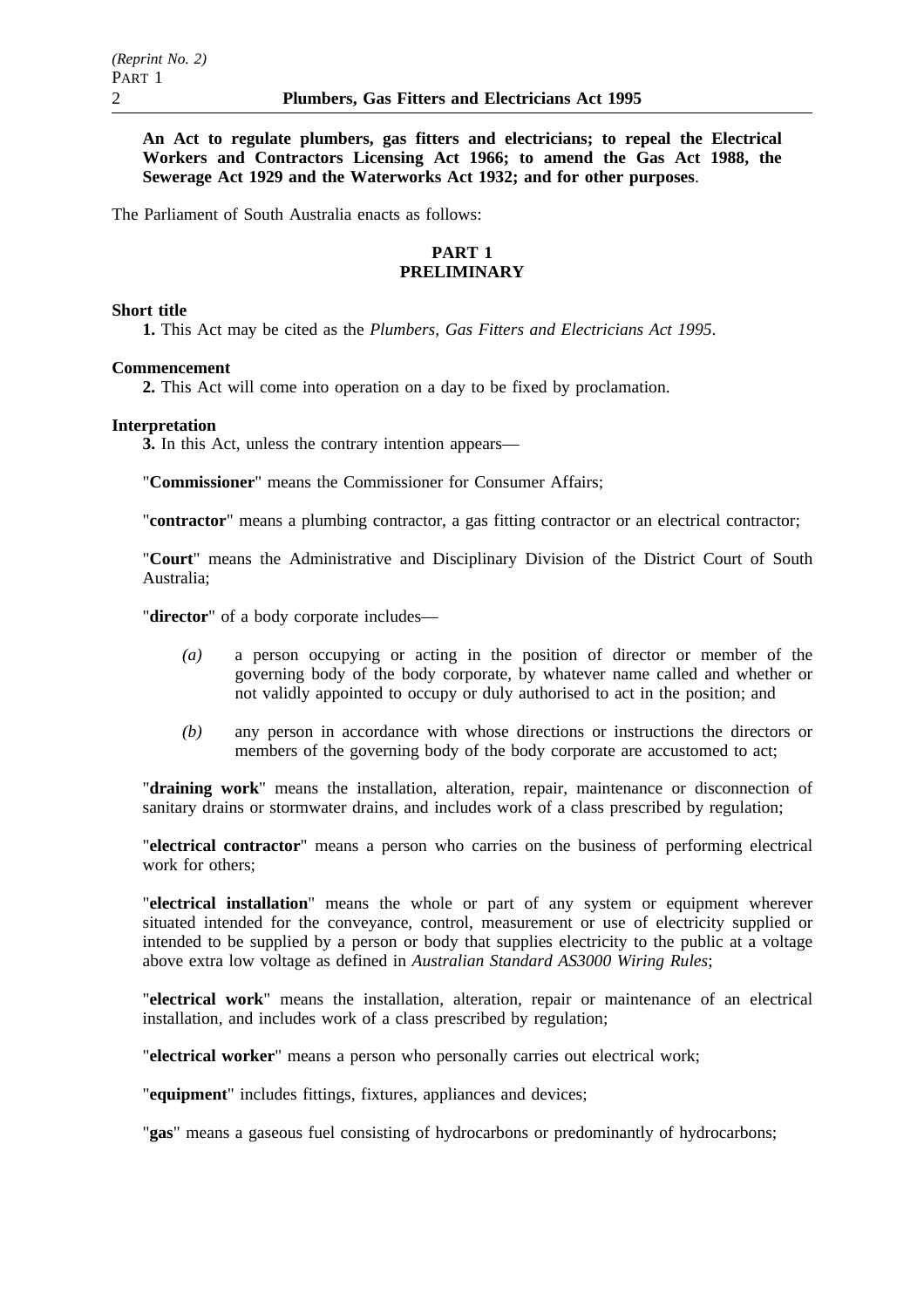"**gas fitting**" means the installation, alteration, repair, maintenance or disconnection of any pipes or equipment to convey or utilise gas (including associated gas ventilation equipment) downstream of—

- *(a)* the outlet of a meter installed for measuring consumption of reticulated gas supplied by a licensed gas supplier under the *Gas Act 1988*; or
- *(b)* the outlet of any gas storage tank or cylinder,

and includes work of a class prescribed by regulation;

"**gas fitting contractor**" means a person who carries on the business of performing gas fitting for others;

"**gas fitting worker**" means a person who personally carries out gas fitting;

"**licence**" means a licence under Part 2; and "**licensed**" and "**licensee**" have corresponding meanings;

"**perform**", in relation to plumbing, gas fitting or electrical work, includes—

- *(a)* cause such work to be performed; or
- *(b)* organise or arrange for the performance of such work;

"**plumbing**" means water plumbing work, sanitary plumbing work or draining work or the installation or testing of backflow prevention devices;

"**plumbing contractor**" means a person who carries on the business of performing plumbing for others;

"**plumbing worker**" means a person who personally carries out plumbing;

"**registration**" means registration under Part 3; and "**registered**" has a corresponding meaning;

"**sanitary drain**" means pipes and equipment to collect and convey wastewater from a sanitary plumbing installation to an on-site wastewater treatment facility or a public sewerage or effluent disposal system;

"**sanitary plumbing work**" means the installation, alteration, repair, maintenance or disconnection of pipes or equipment to receive and convey wastewater to sanitary drains (including associated plumbing ventilation equipment), and includes work of a class prescribed by regulation;

"**stormwater drain**" means pipes and equipment to collect and convey stormwater to a public stormwater disposal system;

"**water plumbing**" means the installation, alteration, repair, maintenance or disconnection of pipes or equipment (including water heaters) to be connected directly or indirectly to a public water supply system, and includes work of a class prescribed by regulation;

"**worker**" means a plumbing worker, a gas fitting worker or an electrical worker.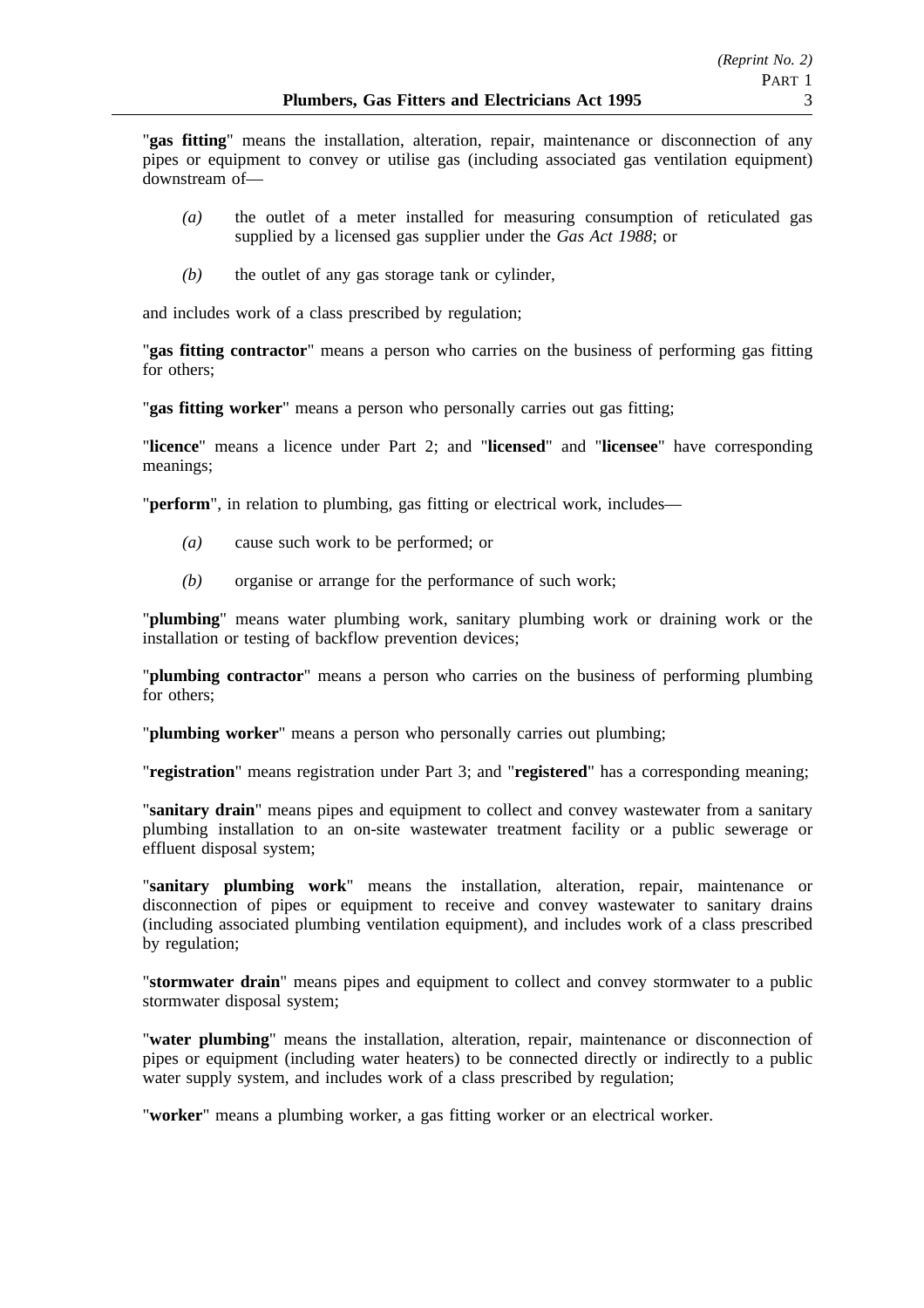## **Non-derogation**

**4.** The provisions of this Act are in addition to and do not derogate from the provisions of any other Act.

# **Commissioner responsible for administration of Act**

**5.** The Commissioner is responsible, subject to the control and directions of the Minister, for the administration of this Act.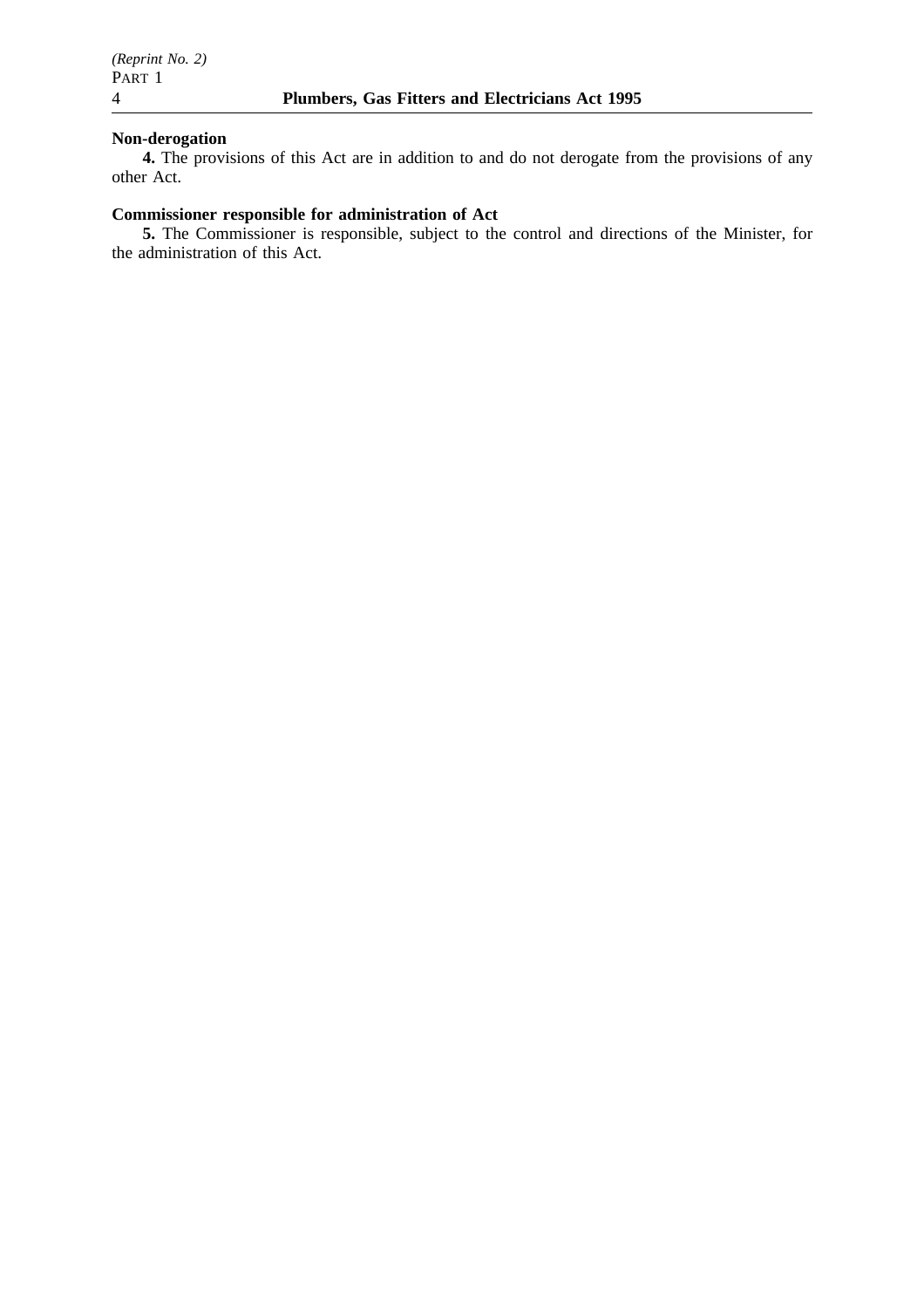# **PART 2 LICENSING OF CONTRACTORS**

#### **Obligation of contractors to be licensed**

**6.** (1) A person must not—

- *(a)* carry on business as a plumbing contractor, a gas fitting contractor or an electrical contractor except as authorised by a licence under this Part; or
- *(b)* advertise or otherwise hold himself or herself out as being entitled to carry on business as a plumbing contractor, a gas fitting contractor or an electrical contractor unless authorised to carry on business as such a contractor by a licence under this Part.

Maximum penalty: \$20 000.

(2) A person required by this Act to be licensed as a contractor is not entitled to any fee or other consideration in respect of work performed as a contractor unless—

- *(a)* the person was authorised to perform the work under a licence; or
- *(b)* a court hearing proceedings for recovery of the fee or other consideration is satisfied that the person's failure to be so authorised resulted from inadvertence only.

#### **Classes of licences**

**7.** (1) There are the following classes of licences for the purposes of this Act:

- *(a)* plumbing contractors licence—a licence authorising a person to carry on business as a plumbing contractor;
- *(b)* gas fitting contractors licence—a licence authorising a person to carry on business as a gas fitting contractor;
- *(c)* electrical contractors licence—a licence authorising a person to carry on business as an electrical contractor;
- *(d)* restricted licence—
	- (i) a plumbing contractors licence subject to conditions limiting the work that may be performed under the authority of the licence—
		- (A) to water plumbing work;
		- (B) to sanitary plumbing work;
		- (C) to draining work;
		- (D) in any other way;
	- (ii) a gas fitting contractors licence subject to conditions limiting (in any way) the work that may be performed under the authority of the licence;
	- (iii) an electrical contractors licence subject to conditions limiting (in any way) the work that may be performed under the authority of the licence.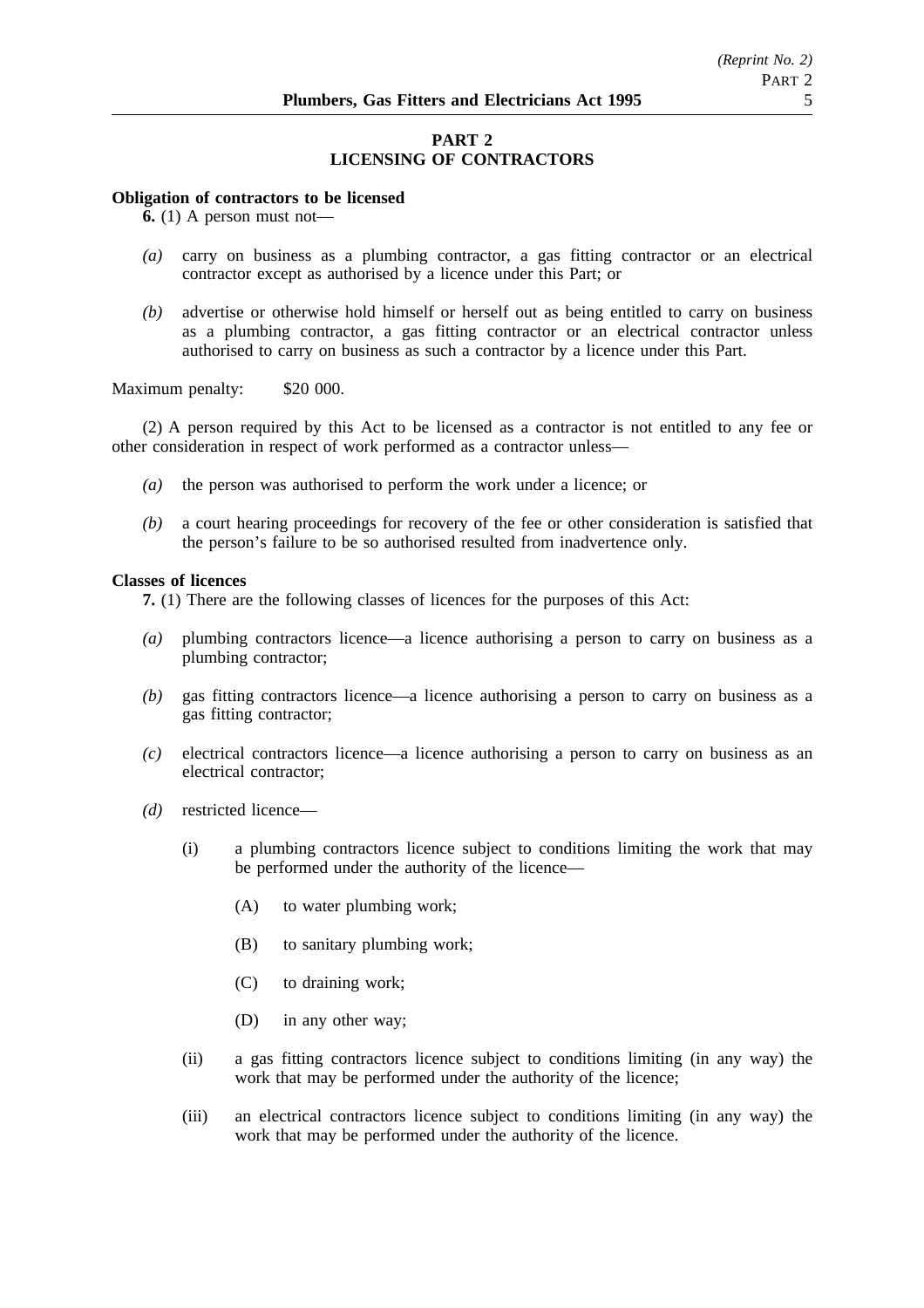- (2) Conditions limiting the work that may be performed under the authority of a licence—
- *(a)* may be imposed by the Commissioner on the grant of the licence; and
- *(b)* may be varied or revoked by the Commissioner at any time on application by the licensee.

# **Application for licence**

**8.** (1) An application for a licence must—

- *(a)* be made to the Commissioner in the manner and form approved by the Commissioner; and
- *(b)* be accompanied by the fee fixed by regulation.

(2) An applicant for a licence must provide the Commissioner with any information required by the Commissioner for the purposes of determining the application.

# **Entitlement to be licensed**

**9.** (1) A natural person is entitled to be granted a licence if the person—

- *(a)* has—
	- (i) the qualifications and experience required by regulation for the kind of work authorised by the licence; or
	- (ii) subject to the regulations, qualifications and experience that the Commissioner considers appropriate having regard to the kind of work authorised by the licence; and
- *(b)* is not suspended or disqualified from practising or carrying on an occupation, trade or business under a law of this State, the Commonwealth, another State or a Territory of the Commonwealth; and
- *(c)* is not an undischarged bankrupt or subject to a composition or deed or scheme of arrangement with or for the benefit of creditors; and
- *(d)* has not, during the period of five years preceding the application for the licence, been a director of a body corporate wound up for the benefit of creditors—
	- (i) when the body corporate was being so wound up; or
	- (ii) within the period of six months preceding the commencement of the winding up; and
- *(e)* has sufficient business knowledge and experience and financial resources for the purpose of properly carrying on the business authorised by the licence; and
- *(f)* is a fit and proper person to be the holder of a licence.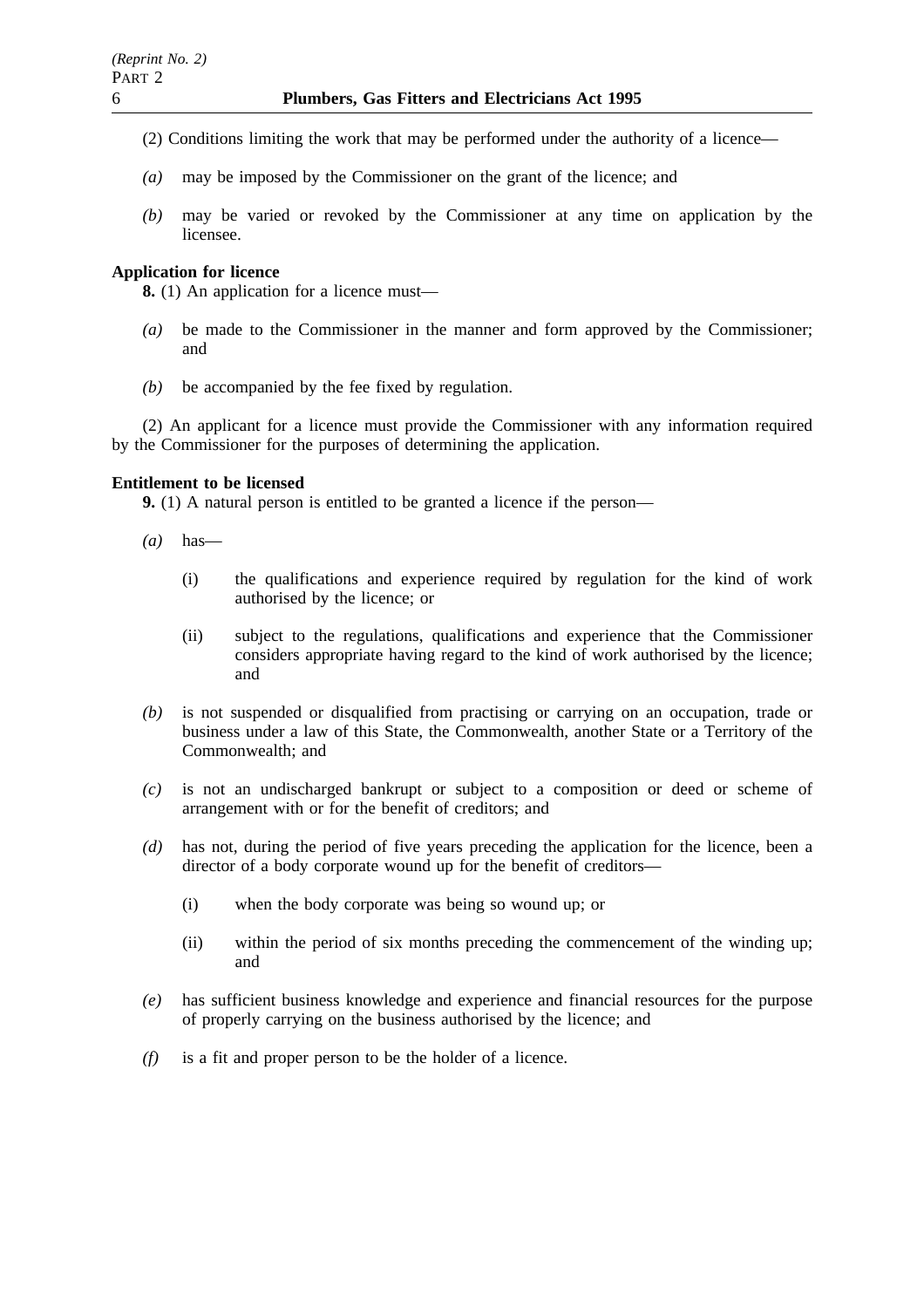- (2) A body corporate is entitled to be granted a licence if—
- *(a)* the body corporate—
	- (i) is not suspended or disqualified from practising or carrying on an occupation, trade or business under a law of this State, the Commonwealth, another State or a Territory of the Commonwealth; and
	- (ii) is not being wound up and is not under official management or in receivership; and
- *(b)* no director of the body corporate—
	- (i) is suspended or disqualified from practising or carrying on an occupation, trade or business under a law of this State, the Commonwealth, another State or a Territory of the Commonwealth; or
	- (ii) has, during the period of five years preceding the application for the licence, been a director of a body corporate wound up for the benefit of creditors—
		- (A) when the body corporate was being so wound up; or
		- (B) within the period of six months preceding the commencement of the winding up; and
- *(c)* the directors of the body corporate together have sufficient business knowledge and experience for the purpose of properly directing the business authorised by the licence; and
- *(d)* the body corporate has sufficient financial resources for the purpose of properly carrying on the business authorised by the licence; and
- *(e)* each director of the body corporate is a fit and proper person to be the director of a body corporate that is the holder of a licence.
- (3) Where, on an application for a licence, the Commissioner—
- *(a)* is not satisfied that the applicant meets requirements as to qualifications, business knowledge, experience or financial resources; but
- *(b)* is satisfied that the applicant proposes to carry on business as a contractor in partnership with a person who does meet those requirements,

the Commissioner may, subject to the other provisions of this section, grant a licence to the applicant subject to the condition that the applicant not carry on business under the licence except in partnership with that person or some other person approved by the Commissioner.

# **Appeals**

**10.** (1) An applicant for a licence may appeal to the Court against a decision of the Commissioner refusing the application.

(2) Subject to subsection (4), an appeal must be instituted within one month of the making of the decision appealed against or such longer period as the Court may allow.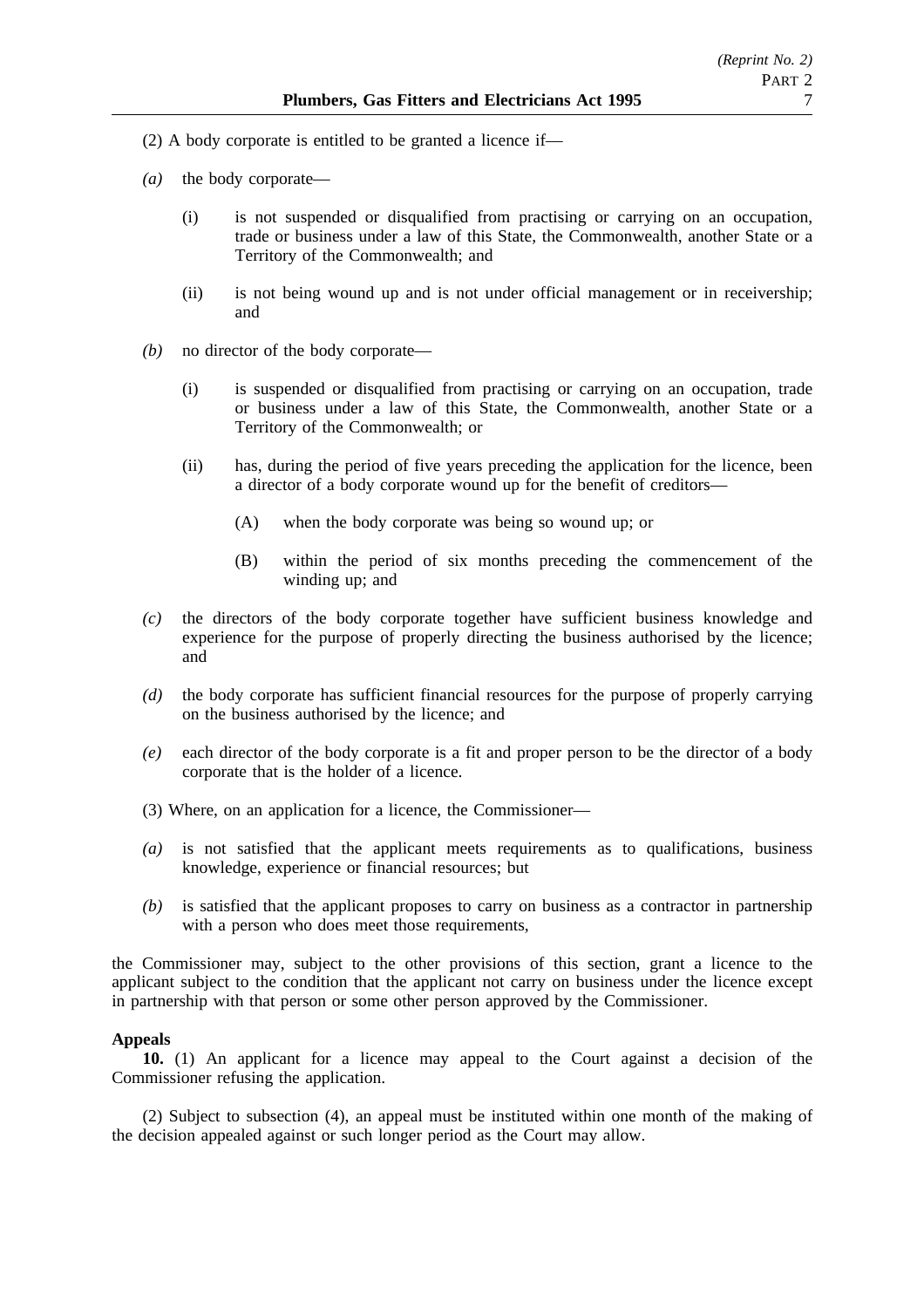(3) The Commissioner must, if so required by the applicant, state in writing the reasons for the Commissioner's decision to refuse the application.

(4) If the reasons of the Commissioner are not given in writing at the time of making the decision and the applicant (within one month of the making of the decision) requires the Commissioner to state the reasons in writing, the time for instituting an appeal runs from the time at which the applicant receives the written statement of those reasons.

(5) Except as determined by the Court, an appeal is to be conducted by way of a fresh hearing and for that purpose the Court may receive evidence given orally or, if the Court determines, by affidavit.

- (6) The Court may, on the hearing of an appeal—
- *(a)* affirm the decision appealed against or rescind the decision and substitute a decision that the Court thinks appropriate; and
- *(b)* make any other order that the case requires (including an order for costs).

### **Duration of licence and fee and return**

**11.** (1) A licence remains in force (except for any period for which it is suspended) until—

- *(a)* the licence is surrendered or cancelled; or
- *(b)* the licensed contractor dies or, in the case of a licensed body corporate, is dissolved.
- (2) A licensed contractor must, at intervals fixed by regulation—
- *(a)* pay to the Commissioner the fee fixed by regulation; and
- *(b)* lodge with the Commissioner a return in the manner and form required by the Commissioner.

(3) If a licensed contractor fails to pay the fee or lodge the return in accordance with subsection (2), the Commissioner may, by notice in writing, require the contractor to make good the default and, in addition, to pay to the Commissioner the amount fixed by regulation as a penalty for default.

(4) If the licensed contractor fails to comply with the notice within 28 days after service of the notice, the contractor's licence is cancelled.

(5) The Commissioner must notify the contractor in writing of the cancellation of the contractor's licence.

(6) A licensed contractor may surrender the licence.

(7) In this section—

"**licensed contractor**" includes a licensed contractor whose licence has been suspended.

#### **Licensed contractor's work to be carried out by registered worker**

**12.** A licensed contractor must ensure that plumbing, gas fitting or electrical work performed in the course of the contractor's business is personally carried out by a registered worker authorised to carry out such work.

Maximum penalty: \$20 000.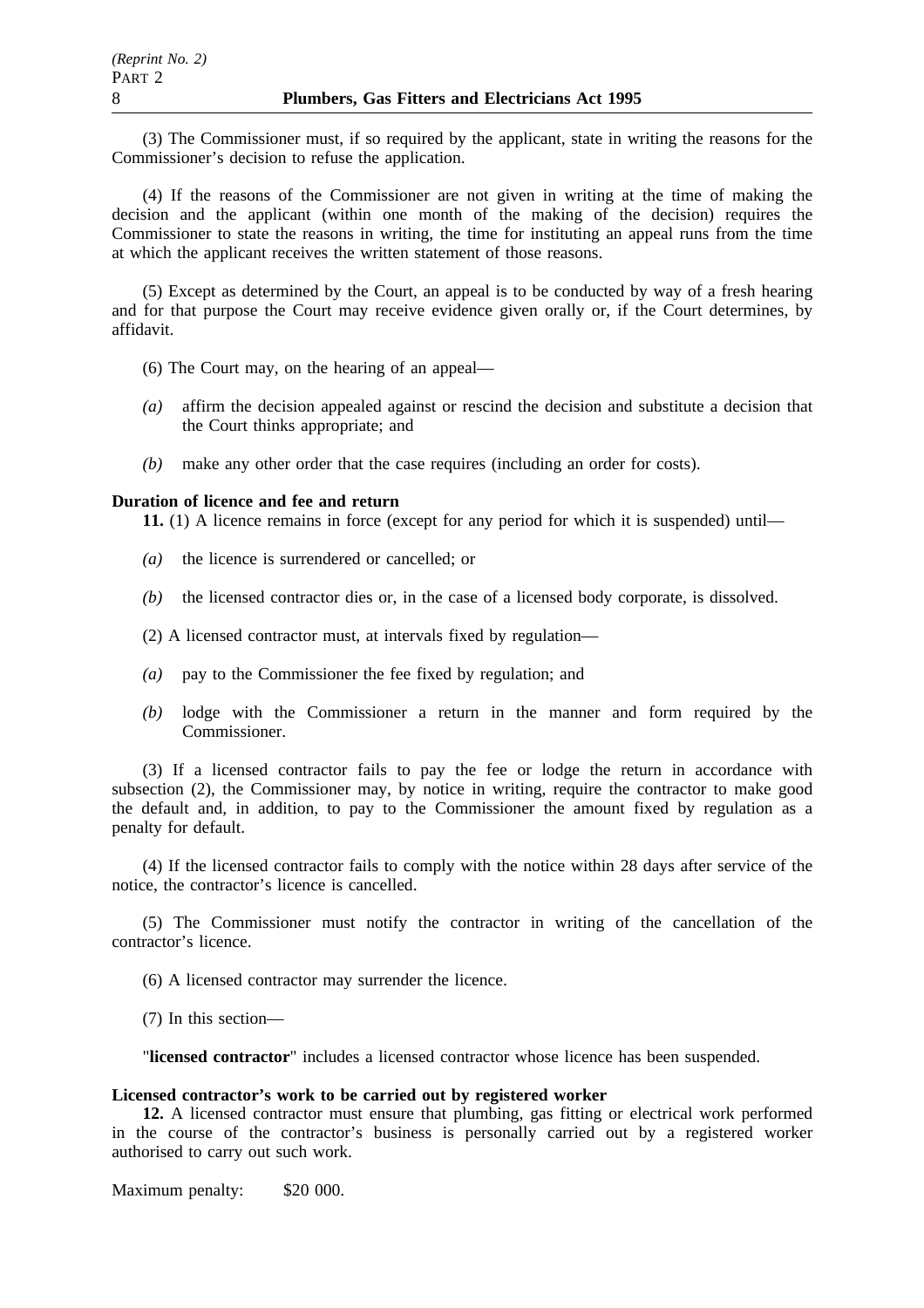# **PART 3 REGISTRATION OF WORKERS**

### **Obligation of workers to be registered**

**13.** A person must not—

- *(a)* act as a plumbing worker, a gas fitting worker or an electrical worker except as authorised by registration under this Part; or
- *(b)* advertise or otherwise hold himself or herself out as being legally entitled, or qualified or competent, to carry out personally plumbing, gas fitting or electrical work unless authorised to carry out that work by registration under this Part.

Maximum penalty: \$2 500.

#### **Classes of registration**

**14.** (1) There are the following classes of registration for the purposes of this Act:

- *(a)* plumbing workers registration—registration authorising a person to act as a plumbing worker;
- *(b)* gas fitting workers registration—registration authorising a person to act as a gas fitting worker;
- *(c)* electrical workers registration—registration authorising a person to act as an electrical worker;
- *(d)* restricted registration—
	- (i) registration as a plumbing worker subject to conditions limiting the work that may be carried out under the authority of the registration—
		- (A) to water plumbing work;
		- (B) to sanitary plumbing work;
		- (C) to draining work;
		- (D) in any other way;
	- (ii) registration as a gas fitting worker subject to conditions limiting (in any way) the work that may be carried out under the authority of the registration;
	- (iii) registration as an electrical worker subject to conditions limiting (in any way) the work that may be carried out under the authority of the registration.
- (2) Conditions limiting the work that may be carried out under the authority of registration—
- *(a)* may be imposed by the Commissioner on the grant of the registration; and
- *(b)* may be varied or revoked by the Commissioner at any time on application by the registered worker.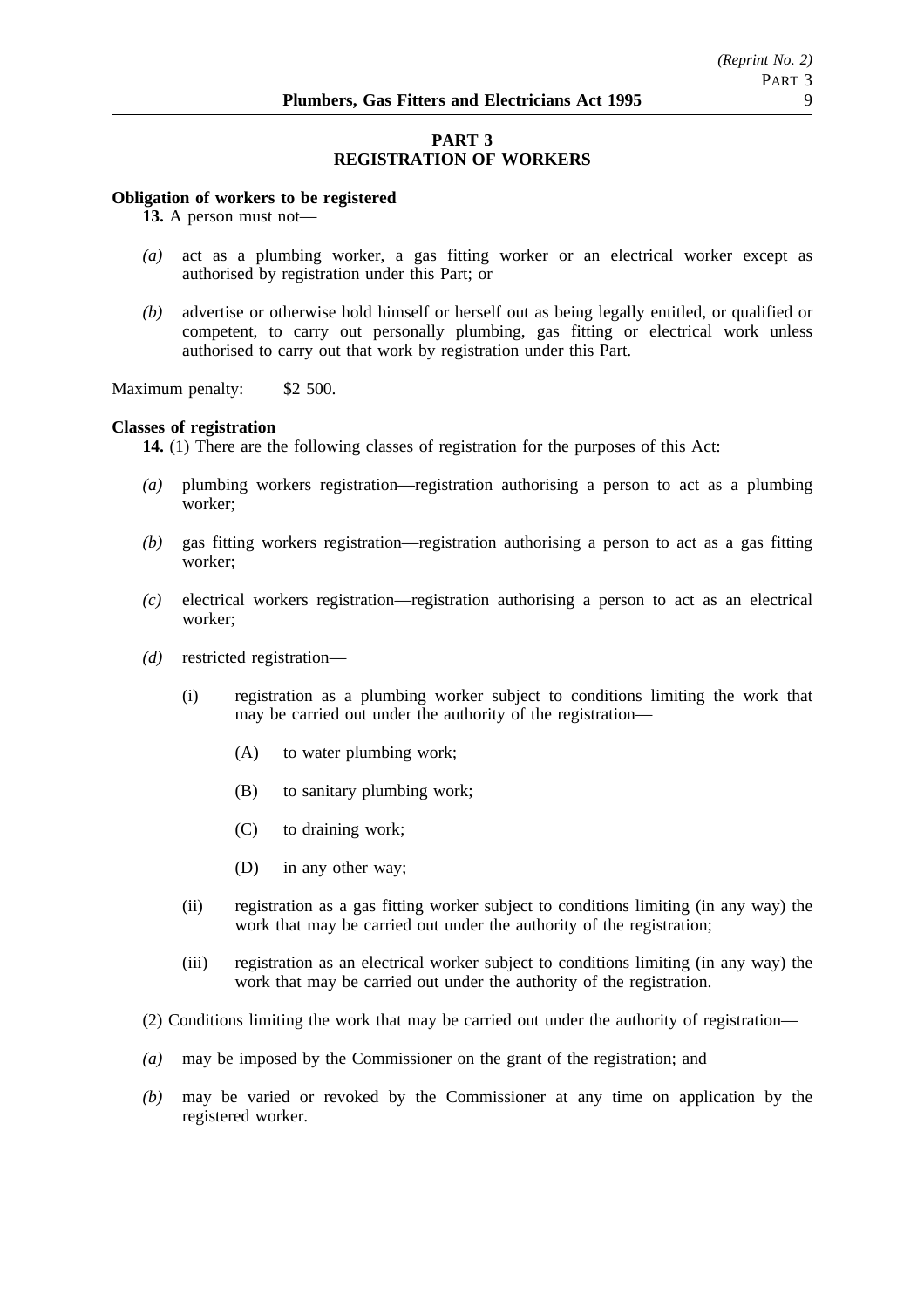#### **Application for registration**

- **15.** An application for registration must—
- *(a)* be made to the Commissioner in the manner and form approved by the Commissioner; and
- *(b)* be accompanied by the fee fixed by regulation.

# **Entitlement to be registered**

**16.** A natural person is entitled to be registered if the person has—

- *(a)* the qualifications and experience required by regulation for the kind of work authorised by the registration; or
- *(b)* subject to the regulations, qualifications and experience that the Commissioner considers appropriate having regard to the kind of work authorised by the registration.

## **Appeals**

**17.** (1) An applicant for registration may appeal to the Court against a decision of the Commissioner refusing the application.

(2) Subject to subsection (4), an appeal must be instituted within one month of the making of the decision appealed against or such longer period as the Court may allow.

(3) The Commissioner must, if so required by the applicant, state in writing the reasons for the Commissioner's decision to refuse the application.

(4) If the reasons of the Commissioner are not given in writing at the time of making the decision and the applicant (within one month of the making of the decision) requires the Commissioner to state the reasons in writing, the time for instituting an appeal runs from the time at which the applicant receives the written statement of those reasons.

(5) Except as determined by the Court, an appeal is to be conducted by way of a fresh hearing and for that purpose the Court may receive evidence given orally or, if the Court determines, by affidavit.

- (6) The Court may, on the hearing of an appeal—
- *(a)* affirm the decision appealed against or rescind the decision and substitute a decision that the Court thinks appropriate; and
- *(b)* make any other order that the case requires (including an order for costs).

## **Duration of registration and fee and return**

**18.** (1) Registration remains in force (except for any period for which it is suspended) until—

- *(a)* the registration is surrendered or cancelled; or
- *(b)* the registered worker dies.
- (2) A registered worker must, at intervals fixed by regulation—
- *(a)* pay to the Commissioner the fee fixed by regulation; and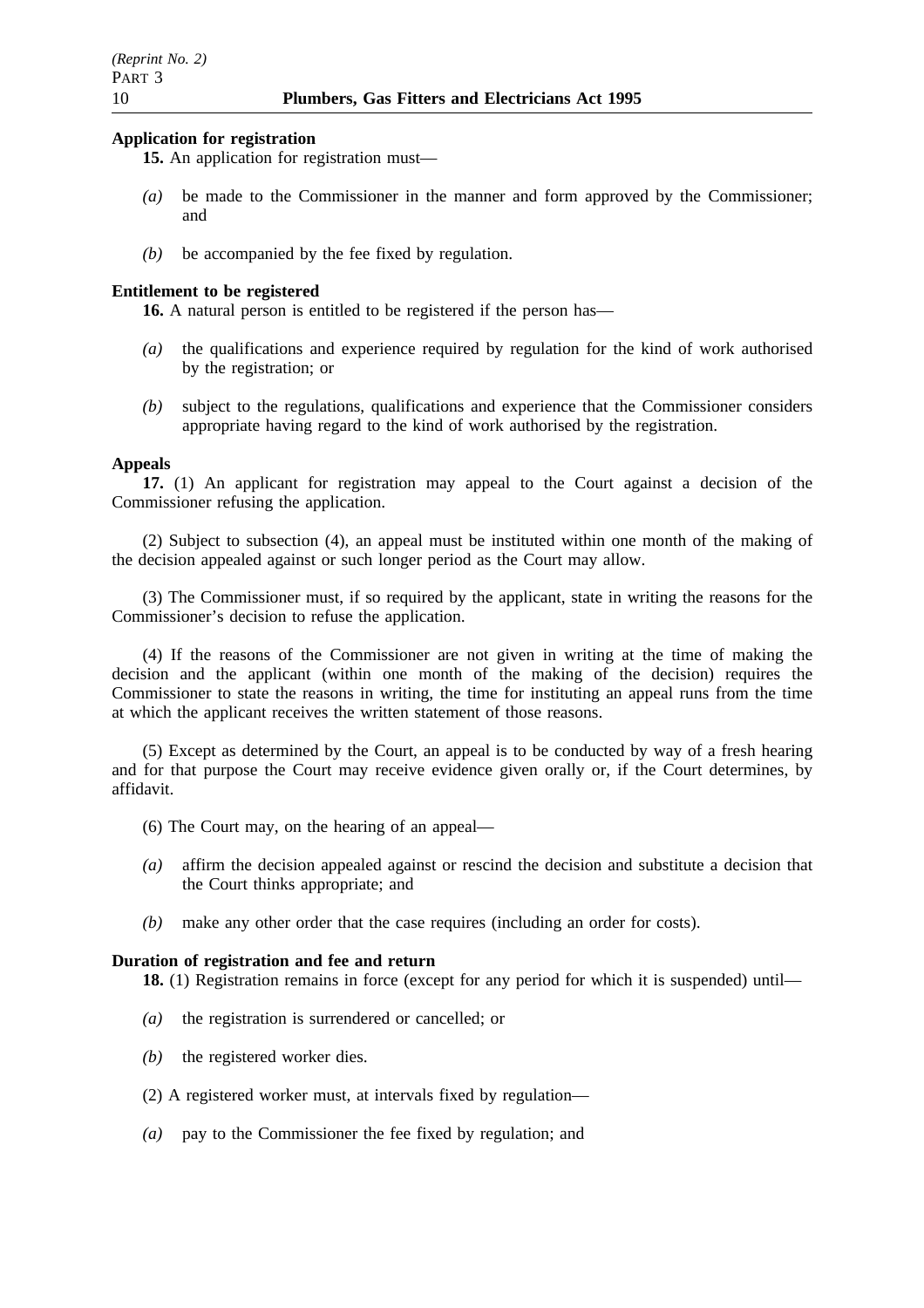*(b)* lodge with the Commissioner a return in the manner and form required by the Commissioner.

(3) If a registered worker fails to pay the fee or lodge the return in accordance with subsection (2), the Commissioner may, by notice in writing, require the worker to make good the default and, in addition, to pay to the Commissioner the amount fixed by regulation as a penalty for default.

(4) If the registered worker fails to comply with the notice within 28 days after service of the notice, his or her registration is cancelled.

(5) The Commissioner must notify the worker in writing of the cancellation of his or her registration.

(6) A registered worker may surrender his or her registration.

(7) In this section—

"**registered worker**" includes a registered worker whose registration has been suspended.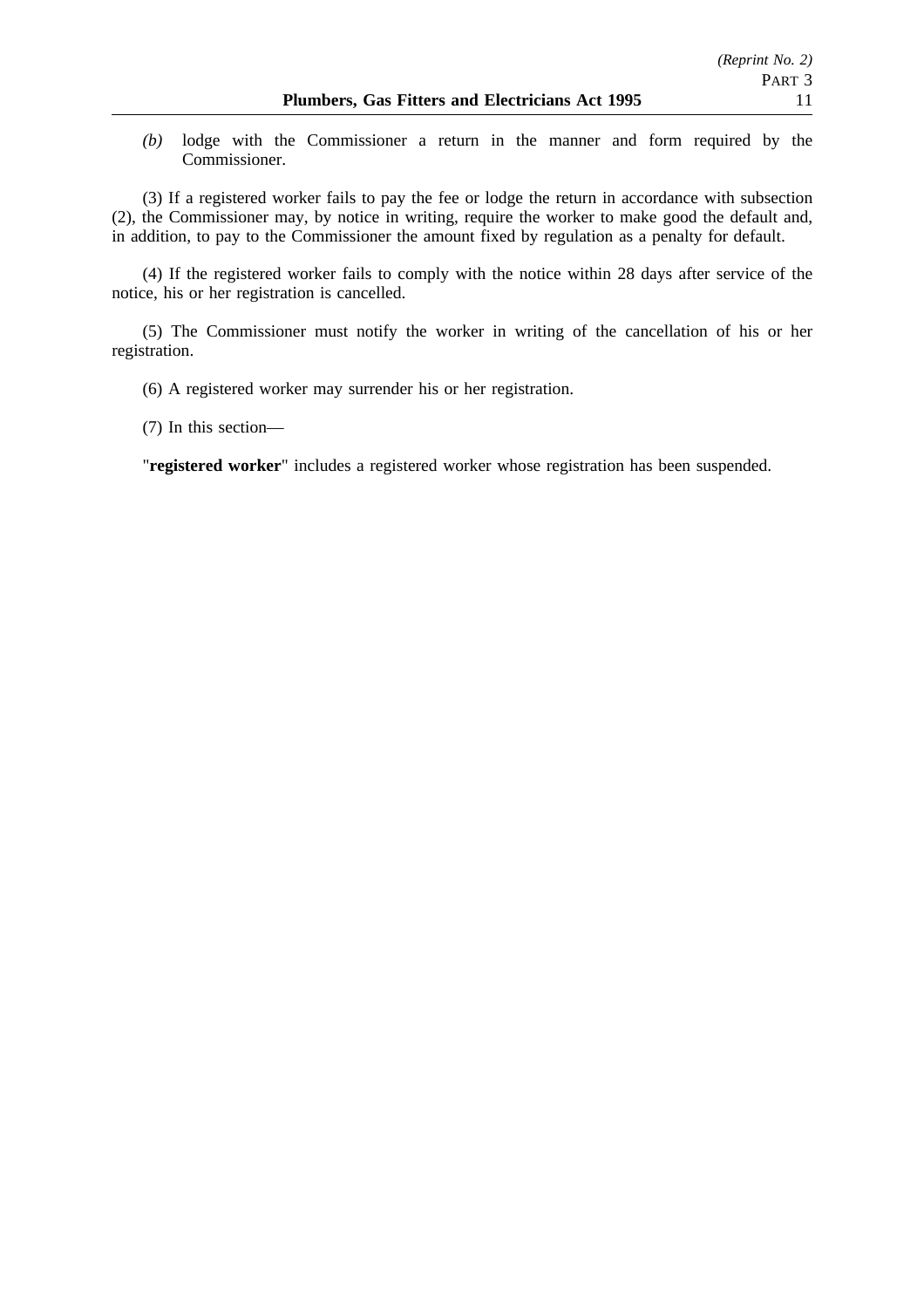# **PART 4 DISCIPLINE**

### **Interpretation of Part**

**19.** In this Part—

"**contractor**" includes—

- *(a)* a former contractor; and
- *(b)* a person licensed as a contractor, whether or not carrying on business as a contractor; and
- *(c)* a person formerly licensed as a contractor;

"**director**" of a body corporate includes a former director of a body corporate;

"**worker**" includes—

- *(a)* a former worker; and
- *(b)* a person registered as a worker whether or not acting as a worker; and
- *(c)* a person formerly registered as a worker.

#### **Cause for disciplinary action**

**20.** (1) There is proper cause for disciplinary action against a contractor if—

- *(a)* licensing of the contractor was improperly obtained; or
- *(b)* the contractor has acted contrary to an assurance accepted by the Commissioner under the *Fair Trading Act 1987*; or
- *(c)* the contractor or another person has acted contrary to this Act or otherwise unlawfully, or improperly, negligently or unfairly, in the course of conducting, or being employed or otherwise engaged in, the business of the contractor; or
- *(d)* events have occurred such that the contractor would not be entitled to be licensed as a contractor if the contractor were to apply for a licence.
- (2) There is proper cause for disciplinary action against a worker if—
- *(a)* registration of the worker was improperly obtained; or
- *(b)* the worker has acted unlawfully, improperly, negligently or unfairly in the course of acting as a worker.

(3) Disciplinary action may be taken against each director of a body corporate that is a contractor if there is proper cause for disciplinary action against the body corporate.

(4) Disciplinary action may not be taken against a person in relation to the act or default of another if that person could not reasonably be expected to have prevented the act or default.

(5) This section applies in relation to conduct occurring before or after the commencement of this Act.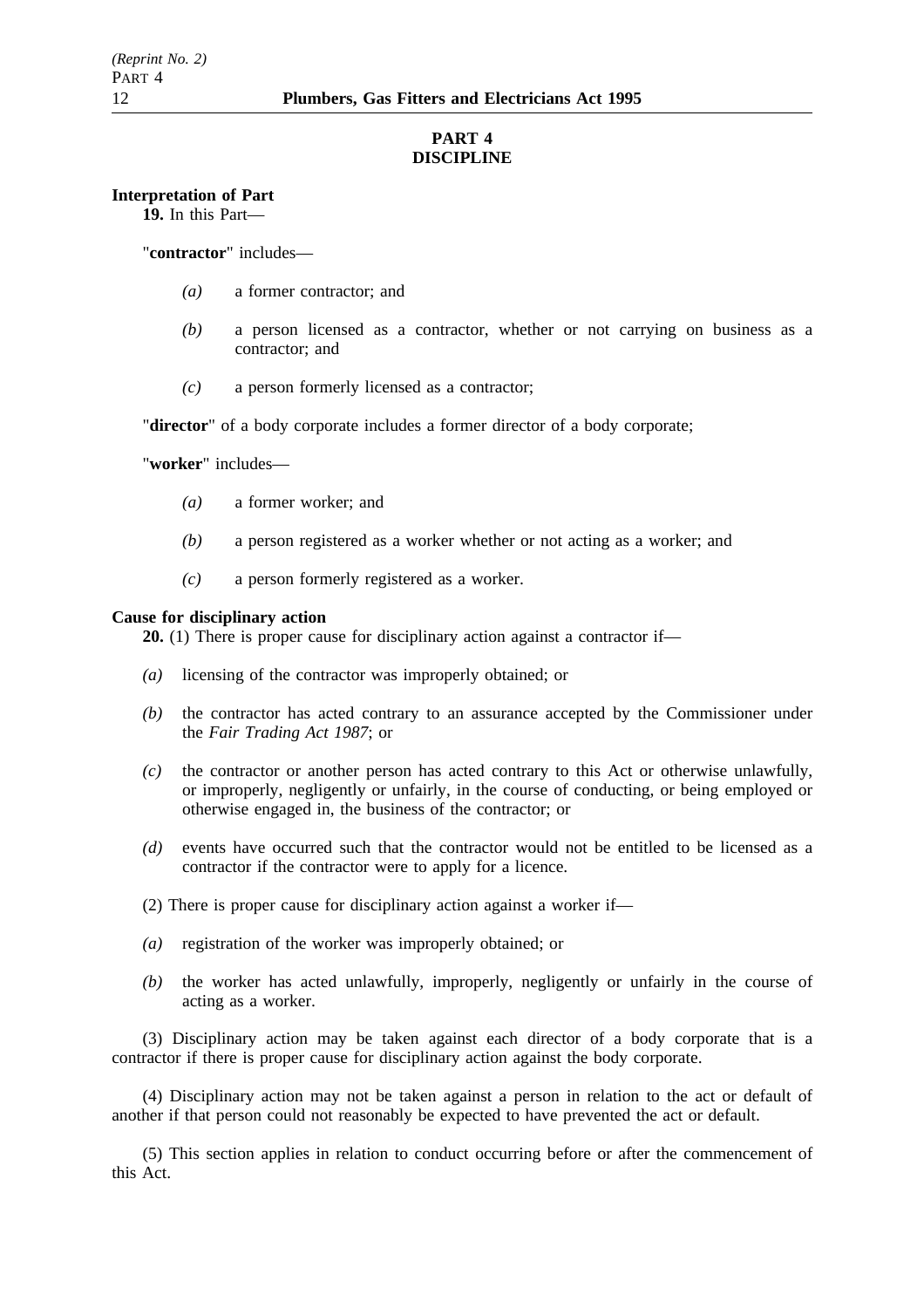## **Complaints**

**21.** The Commissioner or any other person may lodge with the Court a complaint setting out matters that are alleged to constitute grounds for disciplinary action under this Part.

### **Hearing by Court**

**22.** (1) On the lodging of a complaint, the Court may conduct a hearing for the purpose of determining whether the matters alleged in the complaint constitute grounds for disciplinary action under this Part.

- (2) Without limiting the usual powers of the Court, the Court may during the hearing—
- *(a)* allow an adjournment to enable the Commissioner to investigate or further investigate matters to which the complaint relates; and
- *(b)* allow the modification of the complaint or additional allegations to be included in the complaint subject to any conditions as to adjournment and notice to parties and other conditions that the Court may think fit to impose.

## **Participation of assessors in disciplinary proceedings**

**23.** In any proceedings under this Part, the Court will, if a Judge of the Court so determines, sit with assessors selected in accordance with schedule 1.

## **Disciplinary action**

**24.** (1) On the hearing of a complaint, the Court may, if it is satisfied on the balance of probabilities that there is proper cause for taking disciplinary action against the person to whom the complaint relates, by an order or orders do one or more of the following:

- *(a)* reprimand the person;
- *(b)* impose a fine not exceeding \$20 000 on the person;
- *(c)* in the case of a person who is licensed as a contractor or registered as a worker—
	- (i) impose conditions or further conditions on the licence or registration;
	- (ii) suspend the licence or registration for a specified period or until the fulfilment of stipulated conditions or until further order;
	- (iii) cancel the licence or registration;
- *(d)* disqualify the person from being licensed or registered under this Act;
- *(e)* prohibit the person from being employed or otherwise engaged in the business of a contractor;
- *(f)* prohibit the person from being a director of a body corporate that is a contractor.
- (2) The Court may—
- *(a)* stipulate that a disqualification or prohibition is to apply—
	- (i) permanently; or
	- (ii) for a specified period; or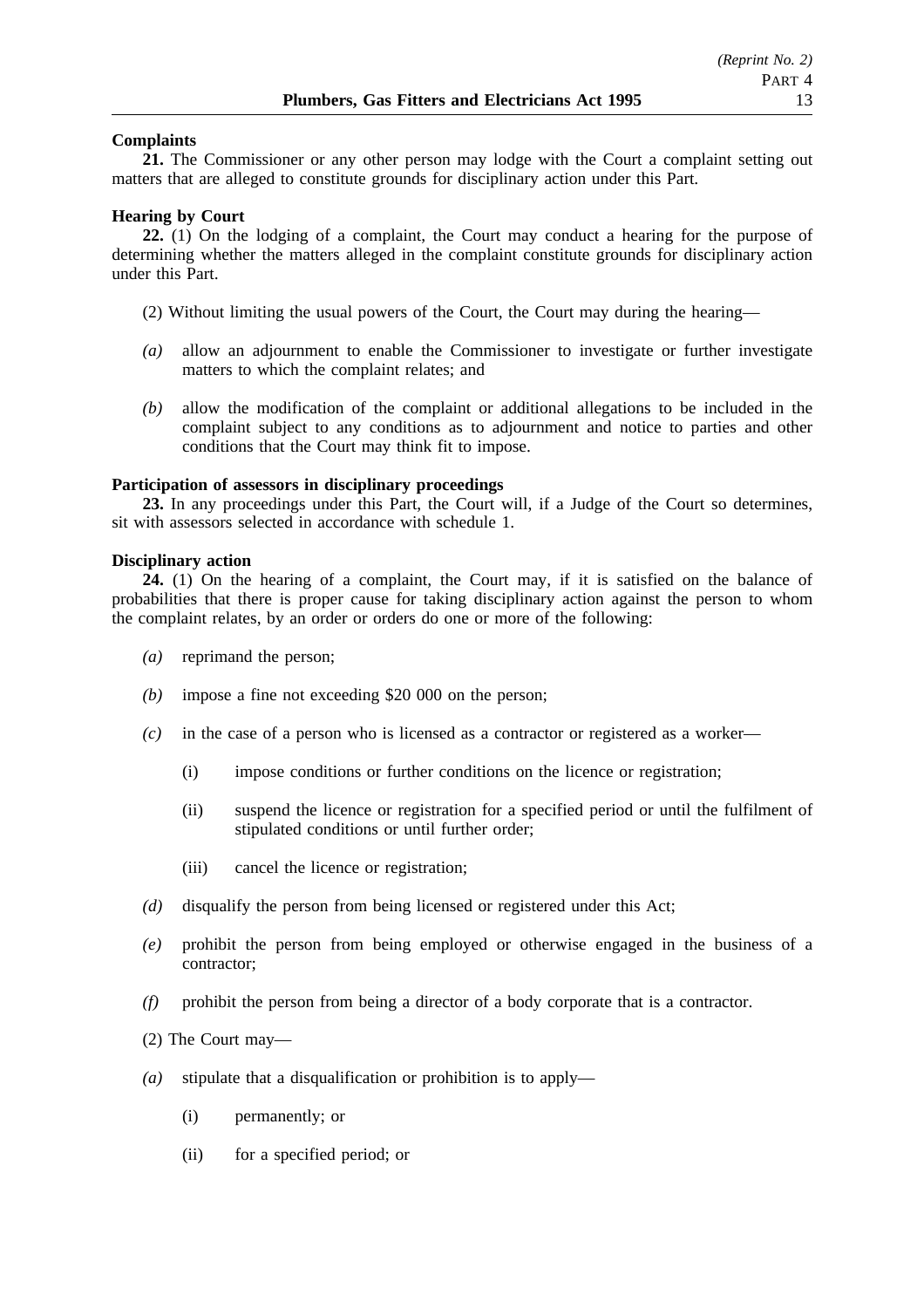- (iii) until the fulfilment of stipulated conditions; or
- (iv) until further order; or
- *(b)* stipulate that an order relating to a person is to have effect at a specified future time.

 $(3)$  If—

- *(a)* a person has been found guilty of an offence; and
- *(b)* the circumstances of the offence form, in whole or in part, the subject matter of the complaint,

the person is not liable to a fine under this section in respect of conduct giving rise to the offence.

## **Contravention of orders**

**25.** If a person—

- *(a)* is employed or otherwise engages in the business of a contractor; or
- *(b)* becomes a director of a body corporate that is a contractor,

in contravention of an order of the Court, that person and the contractor are each guilty of an offence.

Maximum penalty: \$35 000 or imprisonment for 6 months.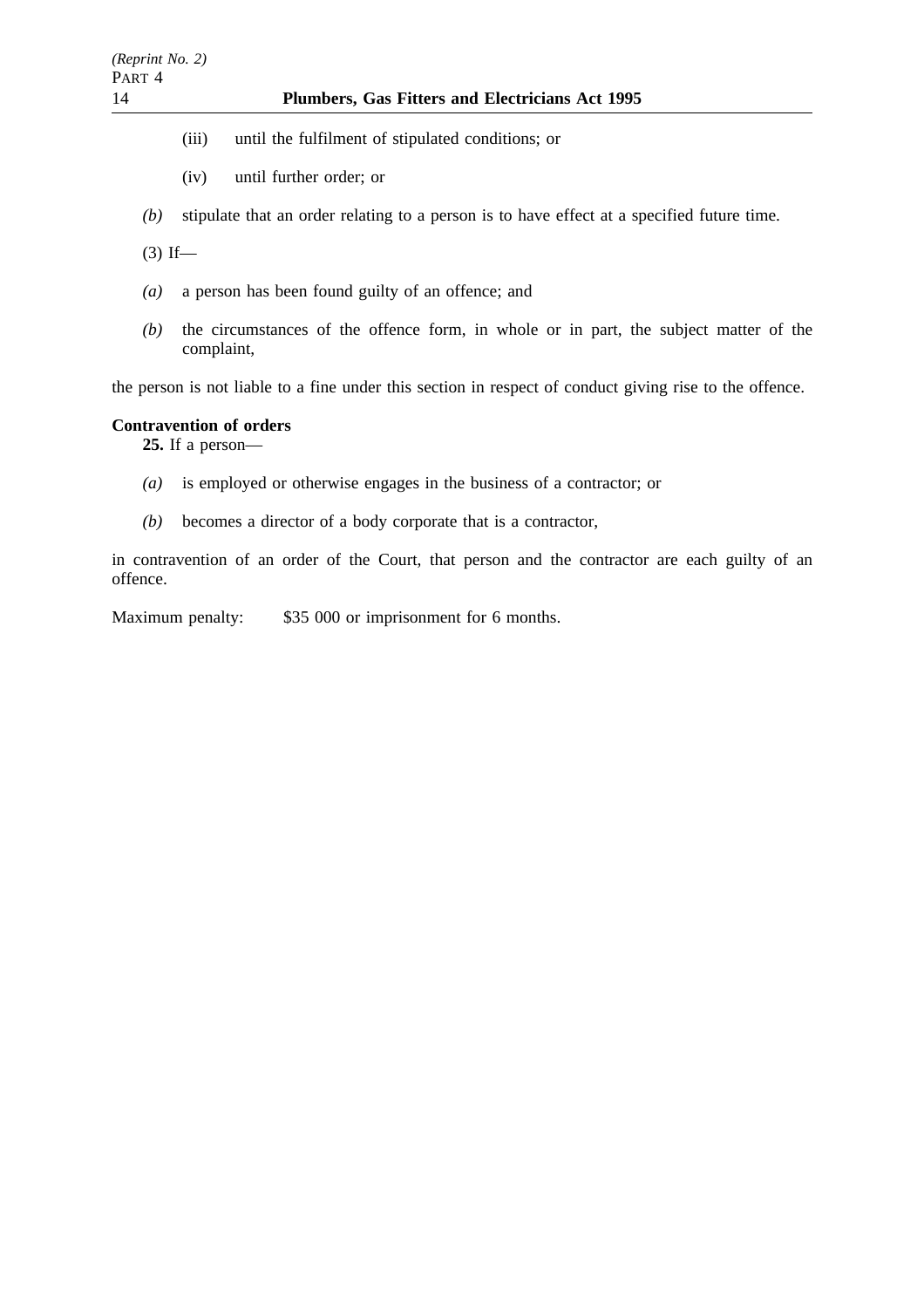# **PART 5 ADVISORY PANELS**

### **Advisory panels**

**26.** (1) The Minister must establish the following panels in accordance with the regulations:

- *(a)* an advisory panel for plumbing and gas fitting; and
- *(b)* an advisory panel for electrical work.

(2) An advisory panel established for plumbing and gas fitting will have the following functions:

- *(a)* to advise the Commissioner in respect of licensing and registration of plumbing or gas fitting contractors and workers;
- *(b)* to advise and assist the Commissioner with respect to competency within the plumbing or gas fitting industries and the assessment of plumbing or gas fitting work;
- *(c)* to enquire into and report to the Minister or the Commissioner on any other matter referred to it by the Minister or Commissioner relating to plumbing or gas fitting work or the administration of this Act;
- *(d)* any function that the panel is requested or required to perform by an authority responsible for regulation of technical or safety aspects of the plumbing or gas fitting industries;
- *(e)* any other functions prescribed by regulation or prescribed by or under any other Act.
- (3) An advisory panel established for electrical work will have the following functions:
- *(a)* to advise the Commissioner in respect of licensing and registration of electrical contractors and workers;
- *(b)* to advise and assist the Commissioner with respect to competency within the electrical industry and the assessment of electrical work;
- *(c)* to enquire into and report to the Minister or the Commissioner on any other matter referred to it by the Minister or Commissioner relating to electrical work or the administration of this Act;
- *(d)* any function that the panel is requested or required to perform by an authority responsible for regulation of technical or safety aspects of the electrical industry;
- *(e)* any other functions prescribed by regulation or prescribed by or under any other Act.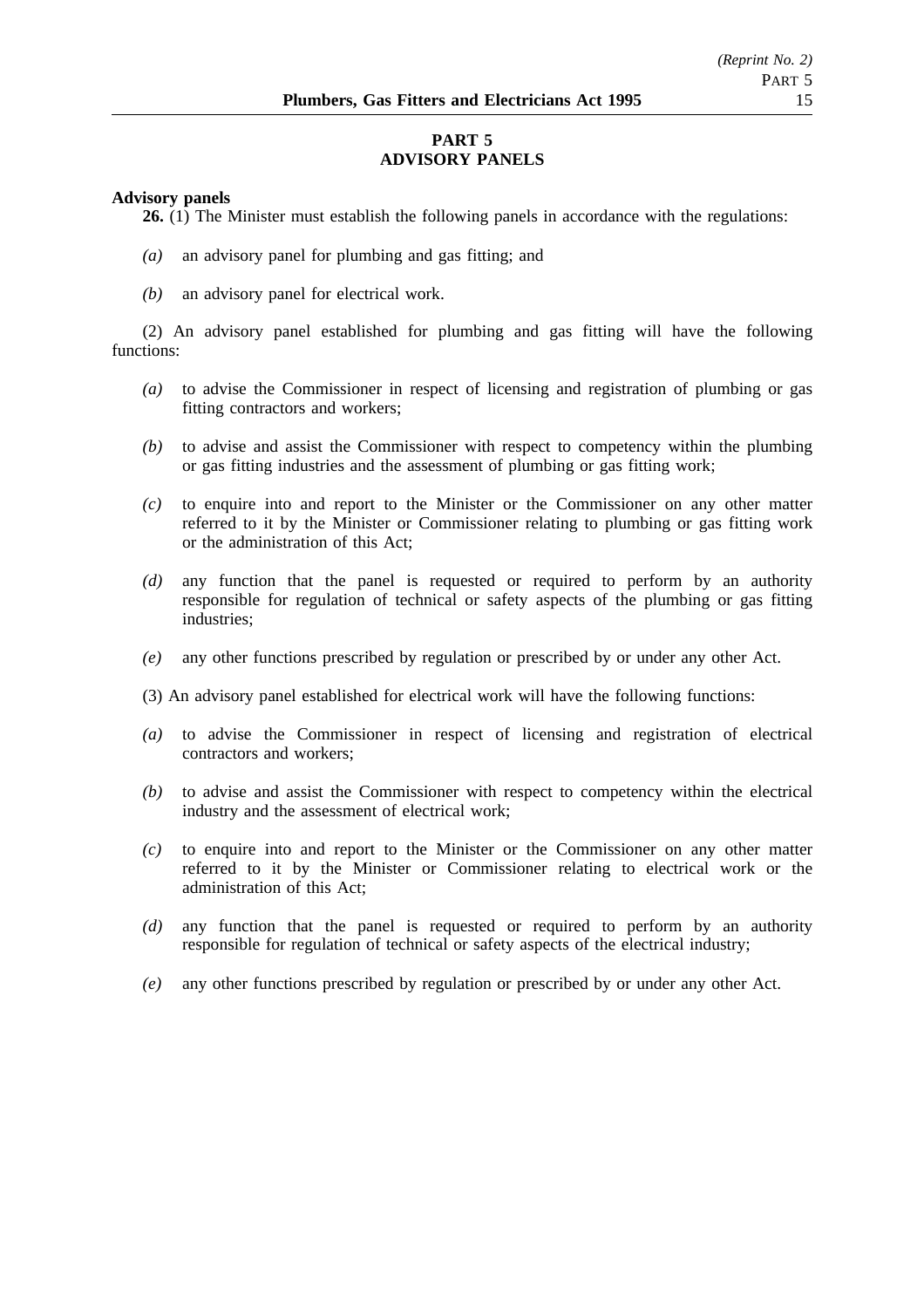## **PART 6 MISCELLANEOUS**

#### **Delegations**

**27.** (1) The Commissioner may delegate any of the Commissioner's functions or powers under this Act—

- *(a)* to a person employed in the Public Service; or
- *(b)* to the person for the time being holding a specified position in the Public Service; or
- *(c)* to any other person under an agreement under this Act between the Commissioner and an organisation representing the interests of persons affected by this Act.

(2) The Minister may delegate any of the Minister's functions or powers under this Act (except the power to direct the Commissioner).

- (3) A delegation under this section—
- *(a)* must be in writing; and
- *(b)* may be conditional or unconditional; and
- *(c)* is revocable at will; and
- *(d)* does not prevent the delegator from acting in any matter.

## **Agreement with professional organisation**

**28.** (1) The Commissioner may, with the approval of the Minister, make an agreement with an organisation representing the interests of persons affected by this Act under which the organisation undertakes a specified role in the administration or enforcement of this Act.

- (2) The agreement—
- *(a)* must be in writing and executed by the Commissioner and the organisation; and
- *(b)* may contain delegations by the Commissioner of functions or powers under this Act or the *Fair Trading Act 1987*; and
- *(c)* must set out any conditions governing the performance or exercise of functions or powers conferred on the organisation; and
- *(d)* must make provision for the variation and termination of the agreement by the Commissioner with the approval of the Minister or the organisation.

(3) The Commissioner may not delegate any of the following for the purposes of the agreement:

- *(a)* functions or powers under Part 2 or 3;
- *(b)* power to request the Commissioner of Police to investigate and report on matters under this Part;
- *(c)* power to commence a prosecution for an offence against this Act.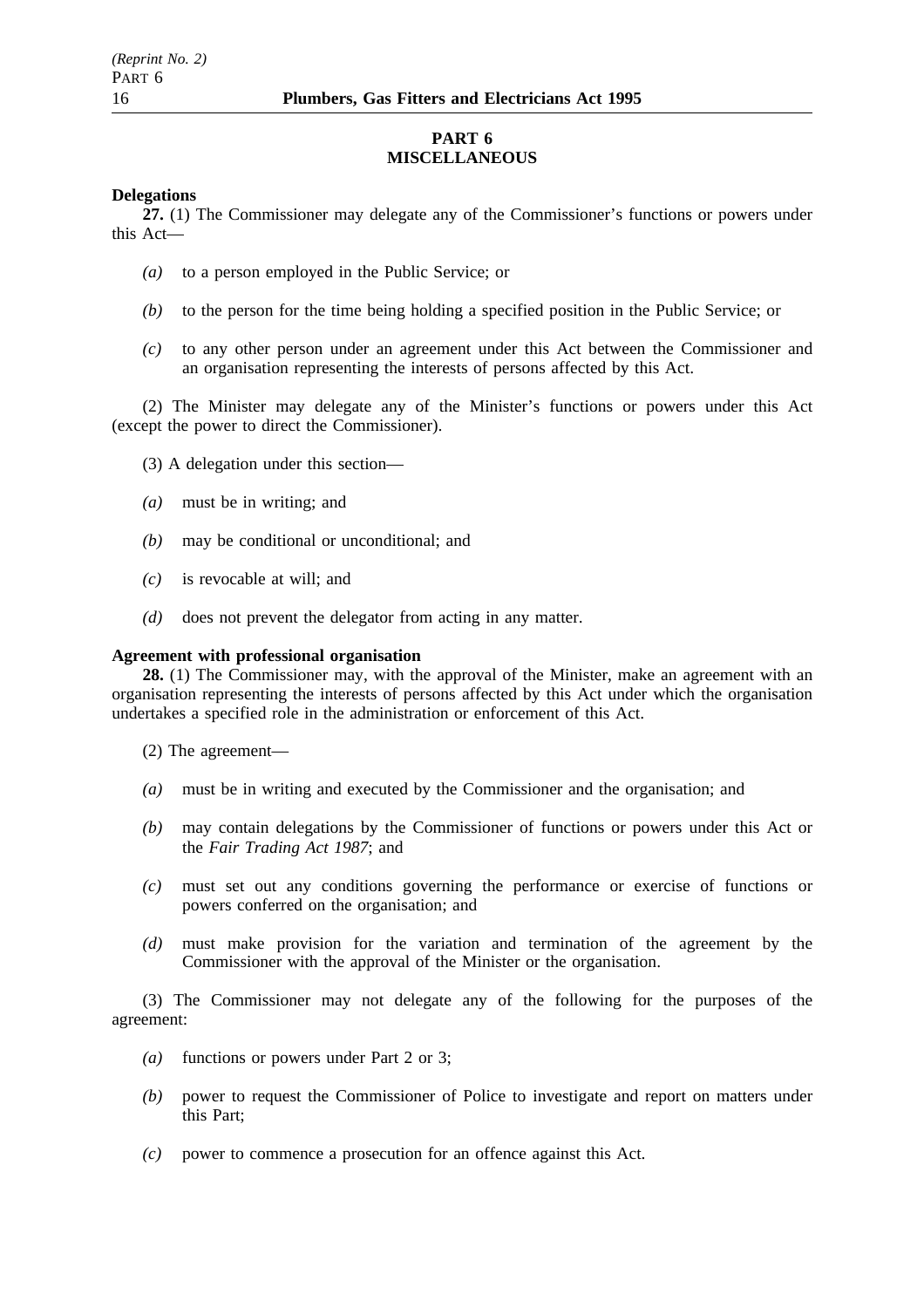- (4) A delegation by the Commissioner for the purposes of the agreement—
- *(a)* has effect subject to the conditions specified in the agreement; and
- *(b)* may be varied or revoked by the Commissioner in accordance with the terms of the agreement; and
- *(c)* does not prevent the Commissioner from acting in any matter.

(5) The Minister must, within six sitting days after the making of the agreement, cause a copy of the agreement to be laid before both Houses of Parliament.

## **Exemptions**

**29.** (1) The Minister may, on application by a person, exempt the person from compliance with a specified provision of this Act.

- (2) An exemption is subject to the conditions (if any) imposed by the Minister.
- (3) The Minister may, at his or her discretion, vary or revoke an exemption.
- (4) The grant or a variation or revocation of an exemption must be notified in the *Gazette*.

## **Registers**

**30.** (1) The Commissioner must keep—

- *(a)* a register of persons licensed as contractors; and
- *(b)* a register of persons registered as workers.
- (2) The Commissioner must record on the register—
- *(a)* disciplinary action taken against a person under this Act; and
- *(b)* a note of any assurance accepted by the Commissioner under the *Fair Trading Act 1987* in relation to a licensed contractor.
- (3) A person may inspect a register on payment of the fee fixed by regulation.

#### **Commissioner and proceedings before Court**

**31.** (1) The Commissioner is entitled to be joined as a party to any proceedings of the Court under this Act.

(2) The Commissioner may appear personally in any such proceedings or may be represented at the proceedings by counsel or a person employed in the Public Service.

### **False or misleading information**

**32.** A person must not make a statement that is false or misleading in a material particular (whether by reason of the inclusion or omission of any particular) in any information provided, or record kept, under this Act.

Maximum penalty:

- *(a)* If the person made the statement knowing that it was false or misleading—\$10 000.
- *(b)* In any other case—\$2 500.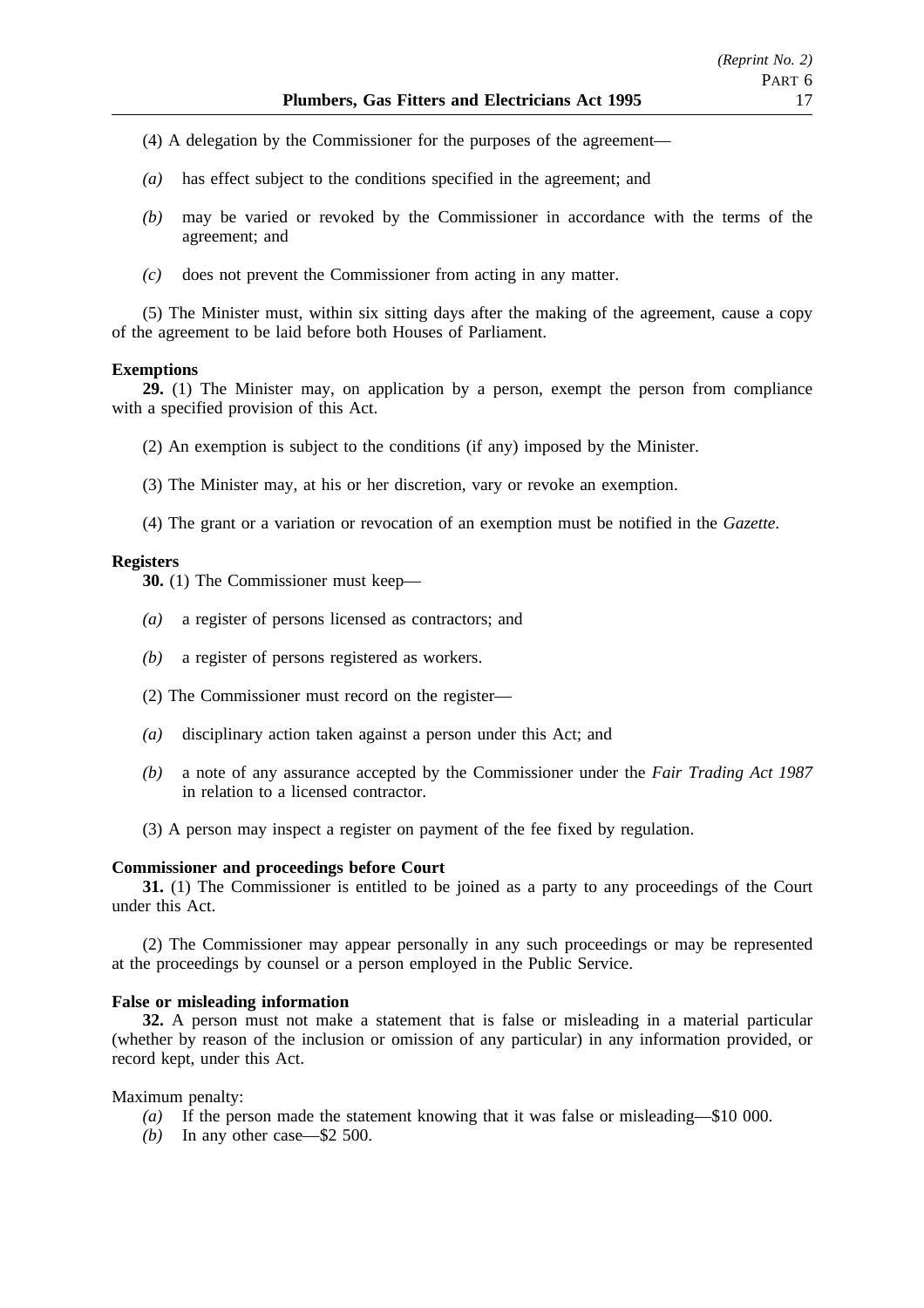#### **Name in which contractor may carry on business**

**33.** A licensed contractor must not carry on business as a contractor except in the name in which the contractor is licensed or in a business name registered by the contractor under the *Business Names Act 1963* of which the Commissioner has been given prior notice in writing.

| Maximum penalty: | \$2 500. |
|------------------|----------|
| Expiation fee:   | \$80.    |

#### **Statutory declaration**

**34.** Where a person is required to provide information to the Commissioner, the Commissioner may require the information to be verified by statutory declaration and, in that event, the person will not be taken to have provided the information as required unless it has been verified in accordance with the requirements of the Commissioner.

#### **Investigations**

**35.** The Commissioner of Police must, at the request of the Commissioner, investigate and report on any matter relevant to—

- *(a)* the determination of an application under this Act; or
- *(b)* a matter that might constitute proper cause for disciplinary action under this Act.

#### **General defence**

**36.** It is a defence to a charge of an offence against this Act if the defendant proves that the offence was not committed intentionally and did not result from any failure on the part of the defendant to take reasonable care to avoid the commission of the offence.

# **Liability for act or default of officer, employee or agent**

**37.** For the purposes of this Act, an act or default of an officer, employee or agent of a person carrying on a business will be taken to be an act or default of that person unless it is proved that the officer, employee or agent acted outside the scope of his or her actual, usual and ostensible authority.

#### **Offences by bodies corporate**

**38.** Where a body corporate is guilty of an offence against this Act, each director of the body corporate is, subject to the general defence under this Part, guilty of an offence and liable to the same penalty as may be imposed for the principal offence.

### **Continuing offence**

**39.** (1) A person convicted of an offence against a provision of this Act in respect of a continuing act or omission—

- *(a)* is liable, in addition to the penalty otherwise applicable to the offence, to a penalty for each day during which the act or omission continued of not more than one-tenth of the maximum penalty prescribed for that offence; and
- *(b)* is, if the act or omission continues after the conviction, guilty of a further offence against the provision and liable, in addition to the penalty otherwise applicable to the further offence, to a penalty for each day during which the act or omission continued after the conviction of not more than one-tenth of the maximum penalty prescribed for the offence.

(2) Where an offence consists of an omission to do something that is required to be done, the omission will be taken to continue for as long as the thing required to be done remains undone after the end of the period for compliance with the requirement.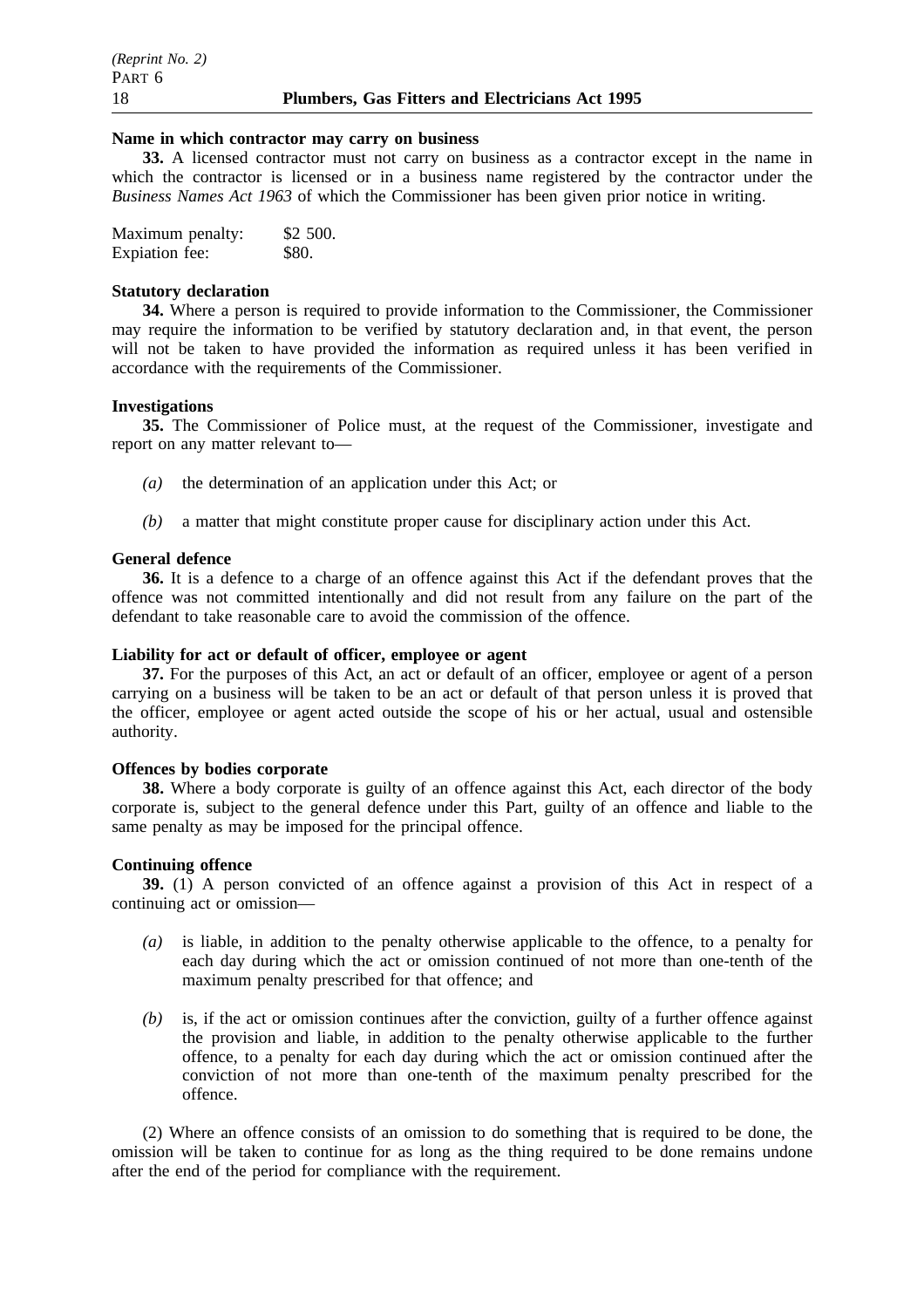#### **Prosecutions**

**40.** (1) Proceedings for an offence against this Act must be commenced—

- *(a)* in the case of an expiable offence—within the time limits prescribed for expiable offences by the *Summary Procedure Act 1921*;
- *(b)* in any other case—within 2 years of the date on which the offence is alleged to have been committed or, with the authorisation of the Minister, at a later time within 5 years of that date.
- (2) A prosecution for an offence against this Act cannot be commenced except by—
- *(a)* the Commissioner; or
- *(b)* an authorised officer under the *Fair Trading Act 1987*; or
- *(c)* a person who has the consent of the Minister to commence the prosecution.

(3) In any proceedings, an apparently genuine document purporting to be a certificate of the Minister certifying authorisation of, or consent to, a prosecution for an offence against this Act will be accepted, in the absence of proof to the contrary, as proof of the authorisation or consent.

#### **Evidence**

**41.** In any proceedings, an apparently genuine document purporting to be a certificate of the Commissioner certifying—

- *(a)* that a person was or was not licensed as a contractor on a specified date; or
- *(b)* that a person was or was not registered as a worker on a specified date,

will be accepted, in the absence of proof to the contrary, as proof of the matters so certified.

#### **Service of documents**

**42.** (1) Subject to this Act, a notice or document required or authorised by this Act to be given to or served on a person may—

- *(a)* be served on the person personally; or
- *(b)* be posted in an envelope addressed to the person—
	- (i) at the person's last known address; or
	- (ii) where the person is a licensed contractor or registered worker—at the person's address for service; or
- *(c)* where the person is a licensed contractor—be left for the person at the address for service with someone apparently over the age of 16 years; or
- *(d)* be transmitted by facsimile transmission to a facsimile number provided by the person (in which case the notice or document will be taken to have been given or served at the time of transmission).

(2) The address for service of a licensed contractor or registered worker is the address of which the Commissioner has been last notified in writing by the contractor or worker as the contractor's or worker's address for service.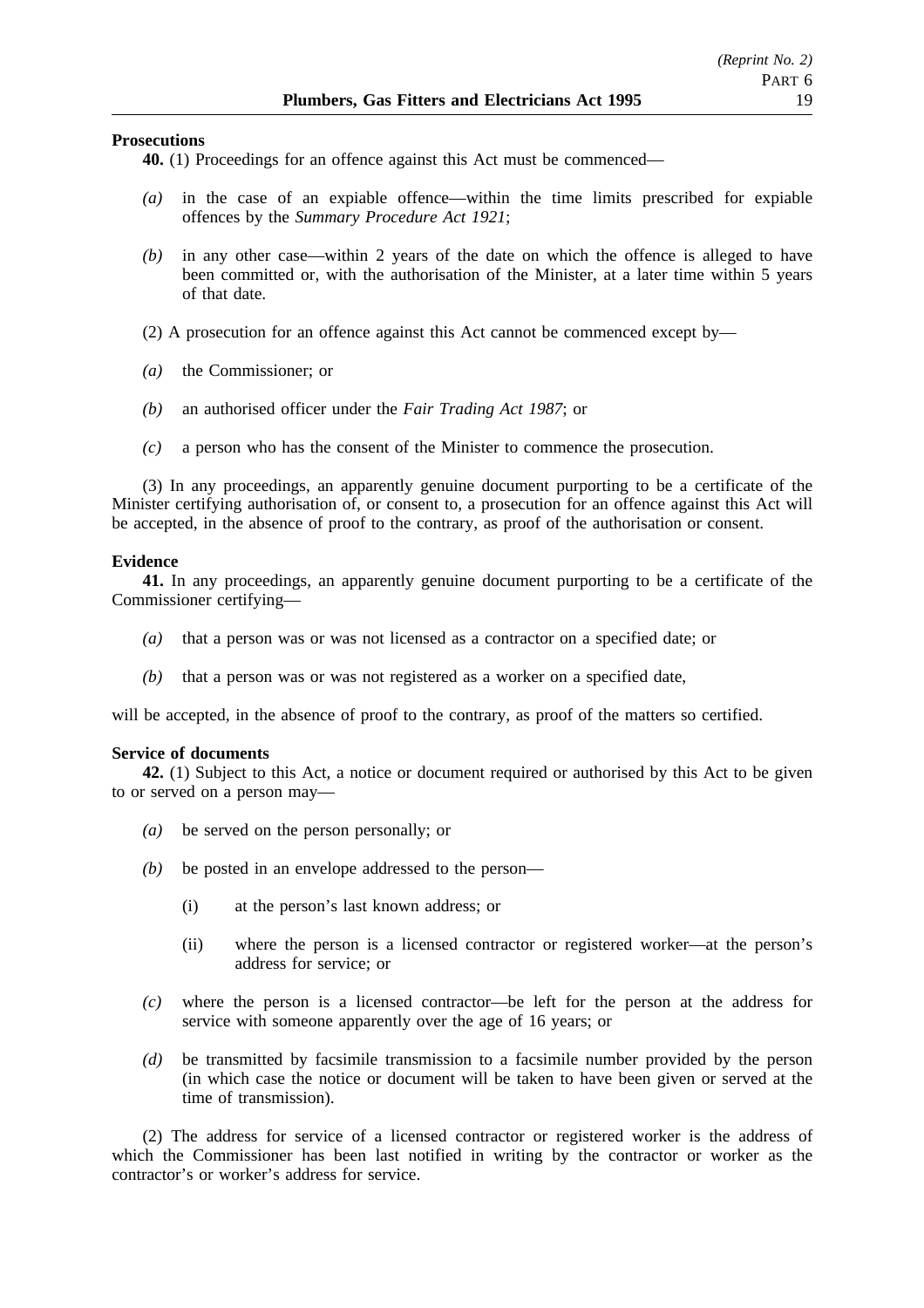#### **Annual report**

**43.** (1) The Commissioner must, on or before 31 October in each year, submit to the Minister a report on the administration of this Act during the period of 12 months ending on the preceding 30 June.

(2) The Minister must, within six sitting days after receipt of the report, cause a copy of the report to be laid before each House of Parliament.

#### **Regulations**

**44.** (1) The Governor may make such regulations as are contemplated by, or necessary or expedient for the purposes of, this Act.

- (2) Without limiting the generality of subsection (1), the regulations may—
- *(a)* require licensed contractors or registered workers to comply with a code of conduct or practice;
- *(b)* fix fees to be paid in respect of any matter under this Act and provide for the recovery, refund, waiver or reduction of such fees;
- *(c)* exempt (conditionally or unconditionally) classes of persons or activities from the application of this Act or specified provisions of this Act;
- *(d)* impose a penalty (not exceeding \$2 500) for contravention of, or non-compliance with, a regulation;
- *(e)* fix expiation fees, not exceeding \$210, for alleged offences against the regulations.
- (3) Regulations under this Act—
- *(a)* may be of general application or limited application;
- *(b)* may make different provision according to the matters or circumstances to which they are expressed to apply;
- *(c)* may provide that a matter or thing in respect of which regulations may be made is to be determined according to the discretion of the Commissioner or the Minister.

(4) The regulations may operate by reference to a specified code as in force at a specified time or as in force from time to time.

(5) If a code is referred to in the regulations—

- *(a)* a copy of the code must be kept available for inspection by members of the public, without charge and during normal office hours, at an office determined by the Minister; and
- *(b)* evidence of the contents of the code may be given in any legal proceedings by production of a document apparently certified by the Minister to be a true copy of the code.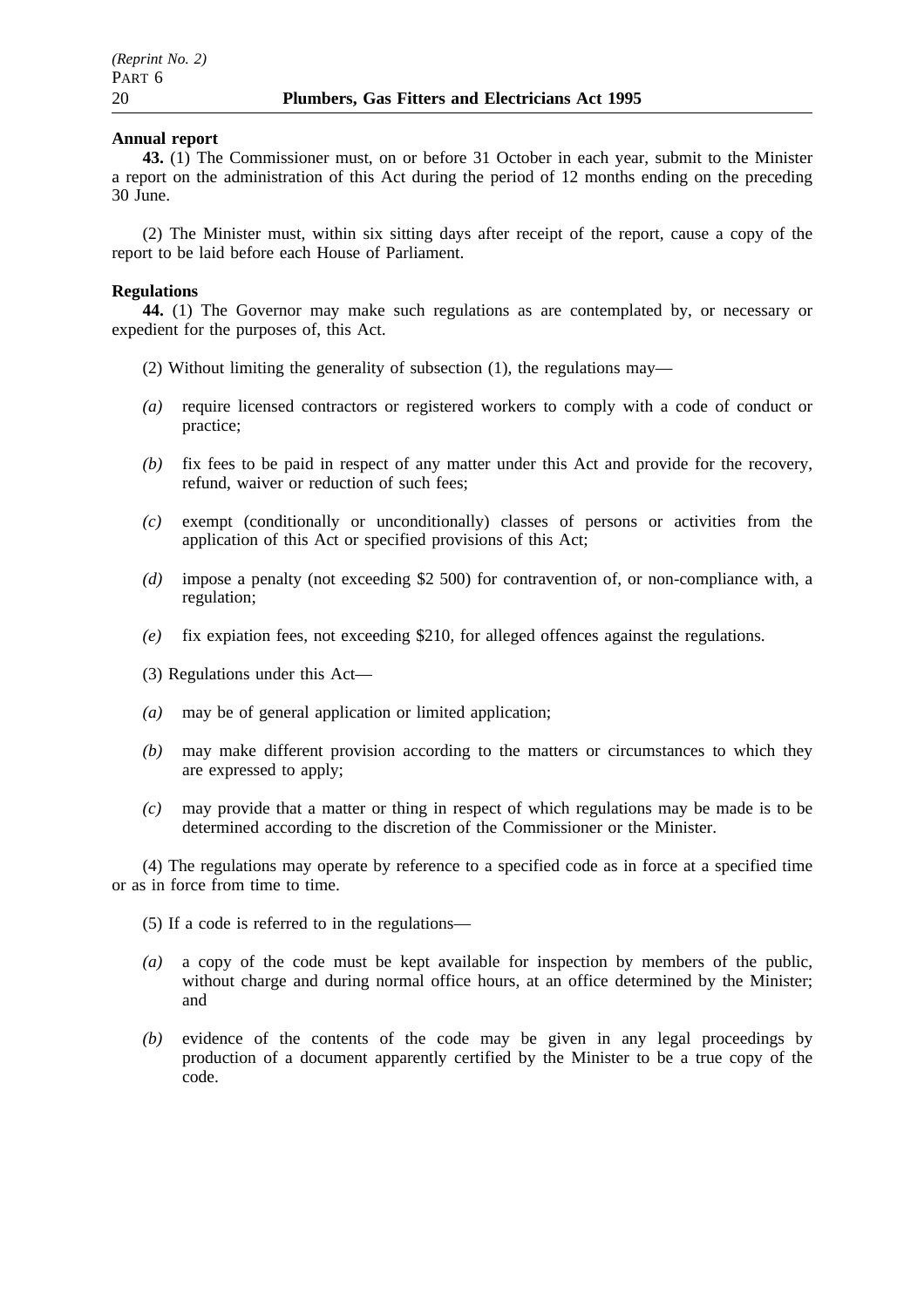#### **SCHEDULE 1**

#### *Appointment and Selection of Assessors for Court*

(1) The Minister must establish a panel of persons who may sit as assessors consisting of persons representative of persons involved in work regulated under this Act.

(2) The Minister must establish a panel of persons who may sit as assessors consisting of persons representative of members of the public who deal with persons referred to in subclause (1).

(3) A member of a panel is to be appointed by the Minister for a term of office not exceeding three years and on conditions determined by the Minister and specified in the instrument of appointment.

(4) A member of a panel is, on the expiration of a term of office, eligible for reappointment.

(5) Subject to subclause (6), if assessors are to sit with the Court in proceedings under Part 4, a Judge of the Court on the complaint must select one member from each of the panels to sit with the Court in the proceedings.

(6) A member of a panel who has a personal or a direct or indirect pecuniary interest in a matter before the Court is disqualified from participating in the hearing of the matter.

(7) If an assessor dies or is for any reason unable to continue with any proceedings, the Court constituted of the judicial officer who is presiding at the proceedings and the other assessor may, if the judicial officer so determines, continue and complete the proceedings.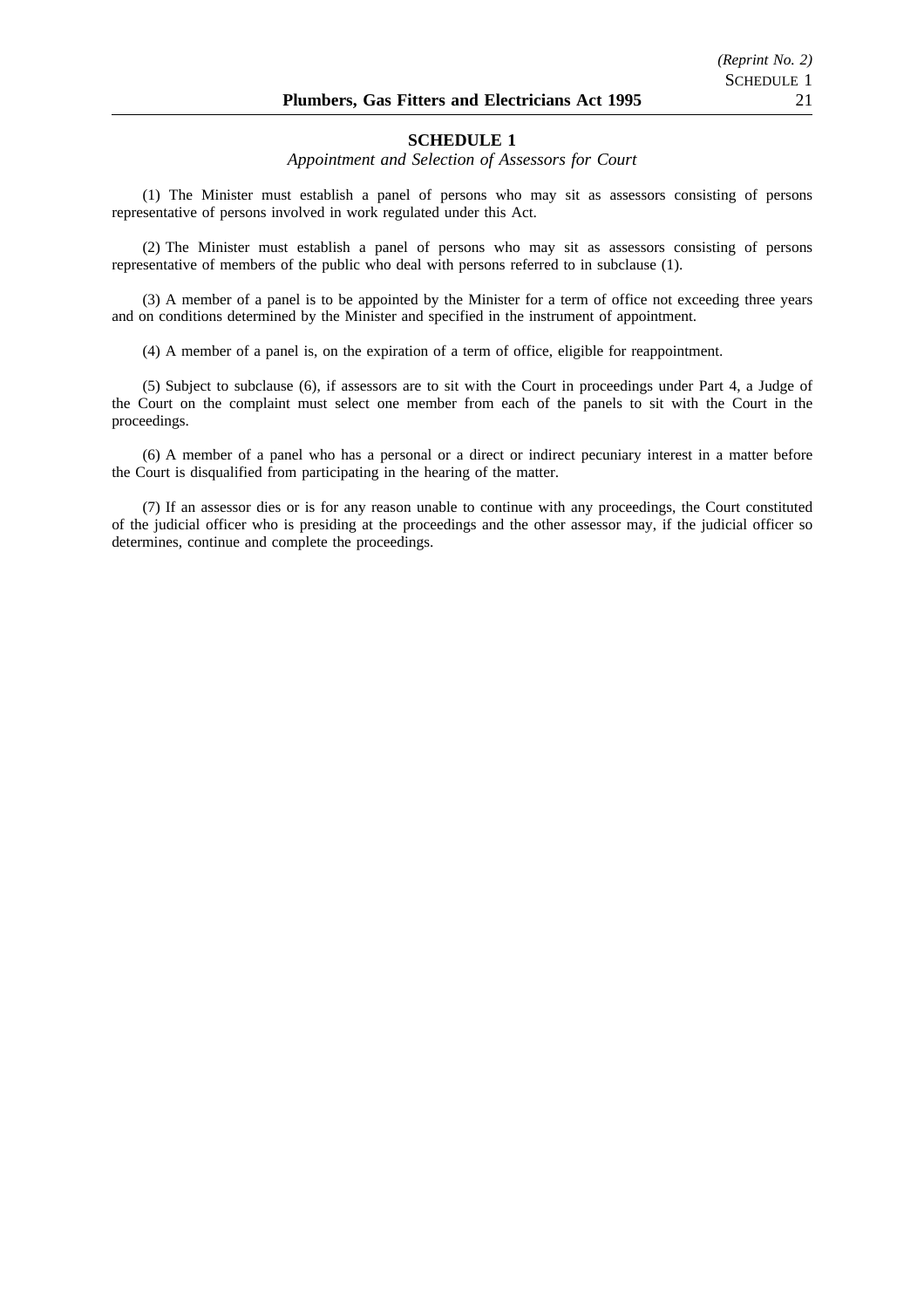#### **SCHEDULE 2**

*Repeal and Transitional Provisions*

#### **Repeal**

**1.** The following are repealed:

- *(a)* the *Electrical Workers and Contractors Licensing Act 1966*;
- *(b)* section 28 of the *Gas Act 1988*;
- *(c)* section 17B of the *Sewerage Act 1929*;
- *(d)* paragraph XIV of section 10(1) of the *Waterworks Act 1932*.

#### **Transitional**

**2.** (1) In this clause—

"**former provisions**" means—

- *(a)* the *Electrical Workers and Contractors Licensing Act 1966*;
- *(b)* section 28 of the *Gas Act 1988*;
- *(c)* section 17B of the *Sewerage Act 1929*;
- *(d)* paragraph XIV of section 10(1) of the *Waterworks Act 1932*;
- *(e)* regulations under any of the above Acts or provisions.

(2) Despite the other provisions of this Act but subject to this clause, the Commissioner must grant to a person holding a licence, registration or other authority under the former provisions immediately before the commencement of this Act a licence or registration of such a class and subject to such conditions as may be required to authorise the person to continue to carry on the business or carry out the work that was authorised by the licence, registration or other authority under the former provisions.

- $(3)$  A licence or registration to be granted to a person under subclause  $(2)$  may be granted—
- *(a)* without any requirement for an application to be made or a fee to be paid; and
- *(b)* at any time before the date that was fixed under the former provisions as the next date of expiry of the licence, registration or other authority held by the person under the former provisions immediately before the commencement of this Act; and
- *(c)* so as to have effect from a date specified by the Commissioner.

(4) Until a licence or registration is granted under this clause to a person referred to in subclause (2), the licence, registration or other authority held by the person under the former provisions continues in force, subject to this Act, as if it were a licence or registration (as the case may require) under this Act authorising the person to carry on the business or carry out the work that was authorised by the licence, registration or other authority under the former provisions.

(5) Despite the other provisions of this Act, a person granted a licence or registration under this clause is not required to pay an annual licence fee or registration fee or lodge an annual return until the date that was fixed under the former provisions as the next date of expiry of the licence, registration or other authority held by the person under the former provisions immediately before the commencement of this Act.

(6) In any proceedings, an apparently genuine document purporting to be a certificate of the Commissioner certifying that a person was or was not the holder of a specified licence, registration or other authority under the former provisions on a specified date will be accepted, in the absence of proof to the contrary, as proof of the matters so certified.